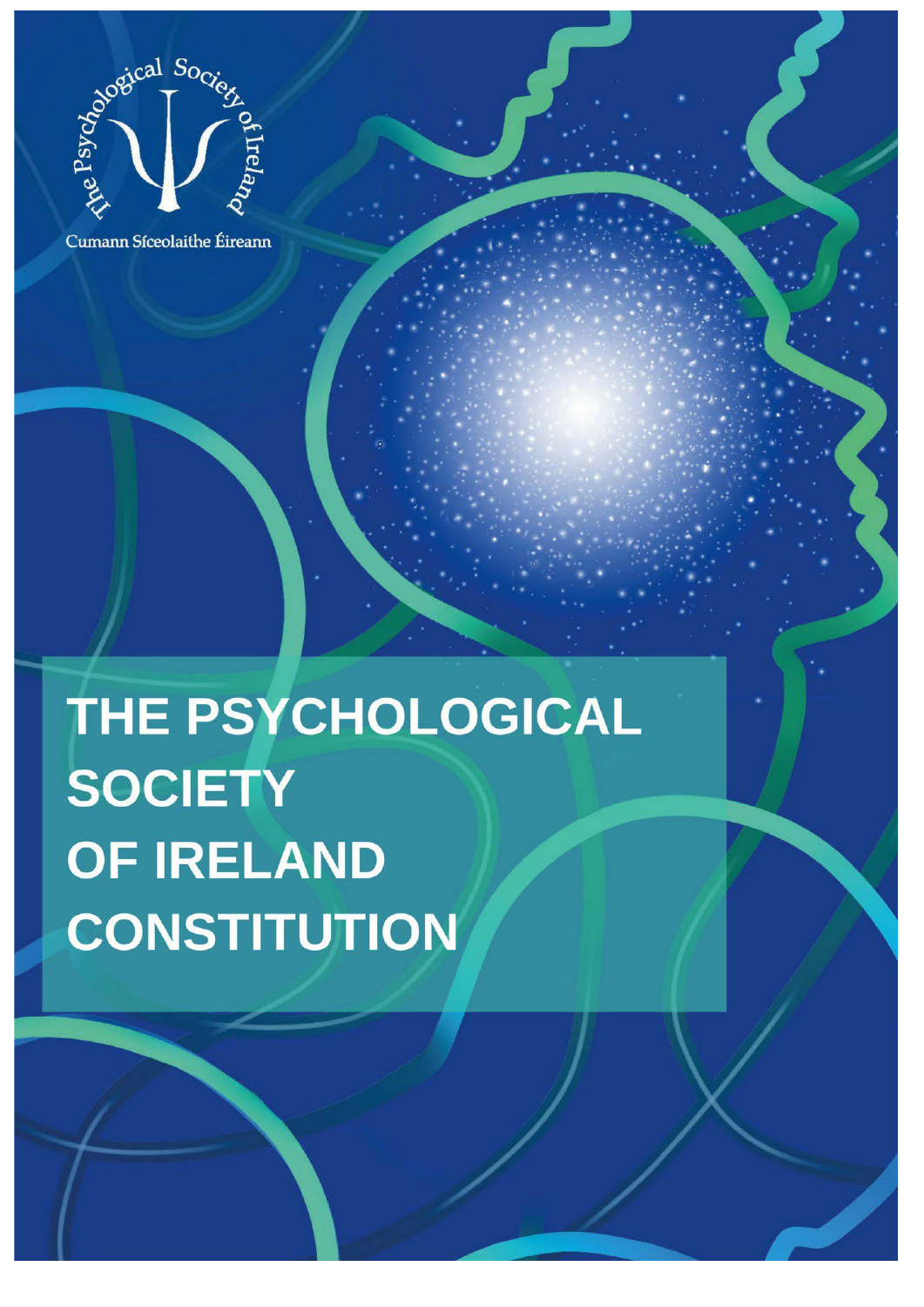# Contents

| 2 MEMBERS           |  |
|---------------------|--|
|                     |  |
|                     |  |
|                     |  |
|                     |  |
|                     |  |
|                     |  |
|                     |  |
|                     |  |
|                     |  |
|                     |  |
| 13 FEES             |  |
|                     |  |
| <b>15 CESSATION</b> |  |
|                     |  |
|                     |  |
|                     |  |
|                     |  |
|                     |  |
|                     |  |
|                     |  |
|                     |  |
|                     |  |
|                     |  |
|                     |  |
|                     |  |
|                     |  |
|                     |  |
|                     |  |
| 31 THE SEAL 25      |  |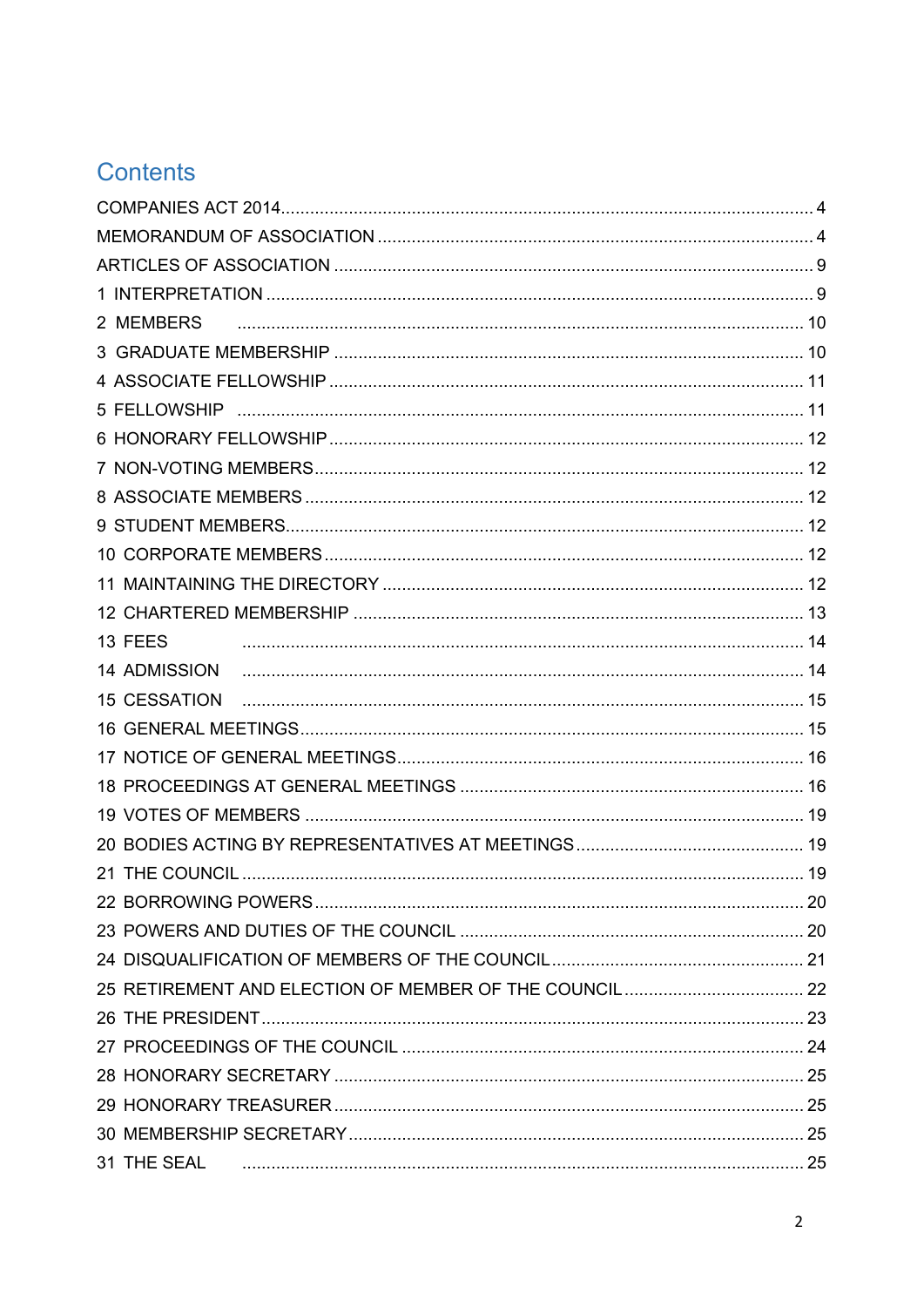| 33 AUDIT   |                                                                   |  |
|------------|-------------------------------------------------------------------|--|
| 34 NOTICES |                                                                   |  |
|            |                                                                   |  |
|            |                                                                   |  |
|            |                                                                   |  |
|            | 38 RULES FOR THE ESTABLISHMENT OF DIVISIONS WITHIN THE SOCIETY 28 |  |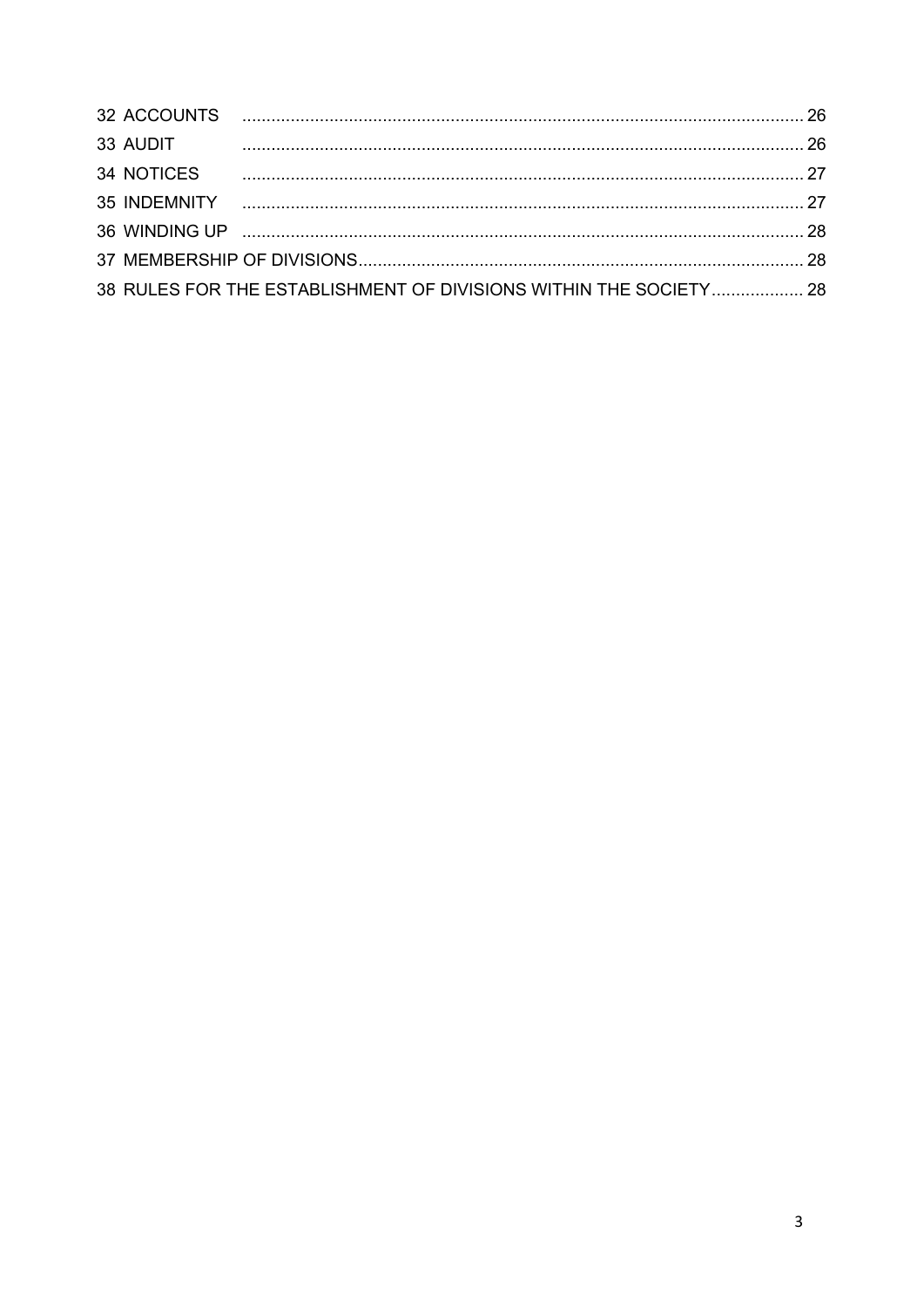## COMPANIES ACT 2014

#### <span id="page-3-0"></span>**COMPANY LIMITED BY GUARANTEE AND NOT HAVING A SHARE CAPITAL CONSTITUTION OF THE PSYCHOLOGICAL SOCIETY OF IRELAND**

**(As amended by special resolutions passed on 31 August 2019)**

## MEMORANDUM OF ASSOCIATION

<span id="page-3-1"></span>**1.** The name of the Company (hereinafter call "the Society") is The Psychological Society of Ireland.

**2.** The Company is a company limited by guarantee, registered under Part 18 of the Companies Act 2014.

**3.** The symbol of the Society is the Greek letter Ψ which represents the initials of the Society in English namely PSI.

**4.** The motto of the Society is "Quanta Est Animi Magnitudo".

**5.** The primary object for which the Society is established is to advance psychology as a pure and applied science in Ireland and elsewhere.

**6.** In furtherance of the primary object, but not further or otherwise, the Society is established for the following additional objects:

**7.** To advance psychology as a profession.

**8.** To acquire and take over all or any part of the assets and liabilities of the present unincorporated body, known as The Psychological Society of Ireland.

**9.** To advocate, set up and maintain high standards of professional training for the Members of the Society, members of the profession and other appropriately qualified persons.

**10.** To advocate, set up and maintain high standards of conduct for the Members of the Society.

**11.** To promote and undertake research into the science of psychology and any matter or matters of a nature ancillary thereto and to publish and distribute the results of such research.

**12.** To organise, promote and hold conferences on psychological topics and to organise and conduct or join in organising and conducting courses, meetings, lectures, exhibitions and consultations at which Members of the Society engaged in a particular field of psychology may consider matters of a mutual interest and benefit.

**13.** To establish and monitor standards of ethical behaviour, competence and practice within the profession.

**14.** To co-operate with and take part in the deliberations and affairs of, associations and institutions of psychologists in Ireland and elsewhere, and with associations and institutions representing other professions, and to maintain and foster good relations with the public.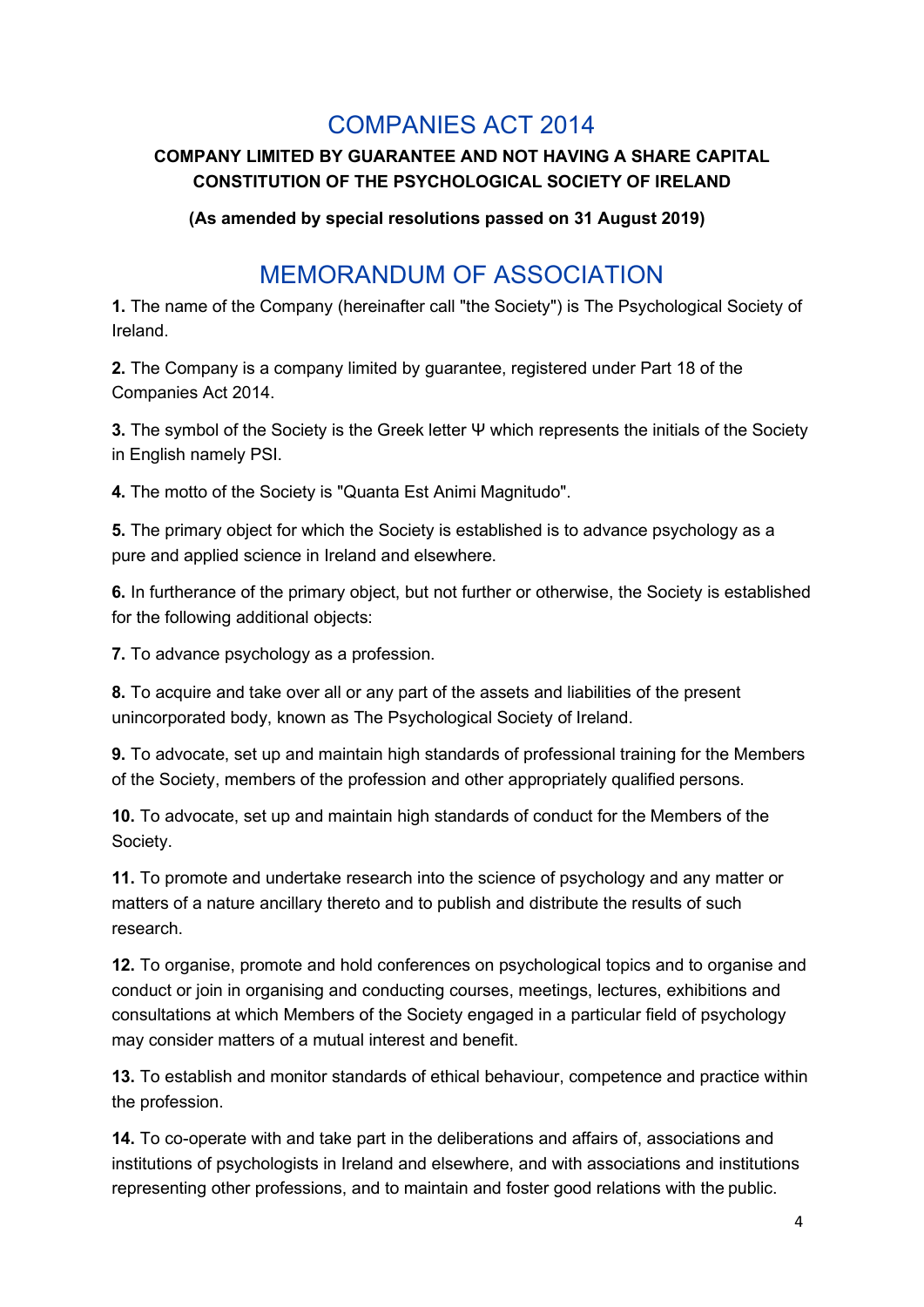**15.** To make known to public bodies and such other bodies as the Society shall think fit, the views of the Society on subjects on which it is qualified to express opinions.

**16.** To seek to ensure that psychological tests and equipment shall be made available only to persons who, in the opinion of the Society, are or are likely to become appropriately qualified.

**17.** To lay down the requirements and qualifications for Membership of the Society and to maintain a written record of Members of the Society, their addresses and qualifications.

**18.** To award certificates and diplomas in, and to institute and establish scholarships, grants, awards and prizes in relation to, and to encourage and assist persons to take post-graduate courses in the science of pure and applied psychology.

**19.** To disseminate information concerning opportunities for professional work and services, and to make recommendations, from time to time, to Members as to the fees which they should ordinarily charge for professional services.

**20.** To make recommendations to Members, to employers of Members and to public bodies concerning desirable qualifications, terms of appointment and conditions of service for psychologists, and to promote and secure as far as possible the implementation of such recommendations of the Society.

**21.** To establish and support or assist in the establishment of associations, institutions, funds and trusts, calculated to benefit the objects of the Society.

**22.** To apply for, collect and receive money and funds by way of contributions, donations, subscriptions, legacies, grants or any other lawful method, and to accept and receive gifts of property of any description (whether subject to any special trusts or not) and apply such money and funds in accordance with the objects of the Society.

**23.** To fix appropriate charges for courses, lectures, meetings, exhibitions and consultation.

**24.** To employ such persons as may be reasonably required for the efficient and proper carrying out of the activities of the Society and to remunerate and provide reasonable pensions for any persons so employed.

**25.** To invest the money of the Society not immediately required for its purposes in or upon such investments, securities or property as may be thought fit, subject nevertheless to such conditions (if any) and such consents (if any) as may for the time being and from time to time be imposed or required by law.

**26.** To purchase, take on a lease, or in exchange, hire or otherwise acquire in any manner any real or personal property, and any rights or privileges which the Society may think necessary or convenient for the promotion of its primary objects, and to construct, maintain and alter any buildings or structures necessary or convenient for the carrying on of the activities of the Society, and to sell, let, mortgage, dispose of or turn to account, all or any of the property or assets of the Society as may be expedient for the promotion of the primary objects of the Society.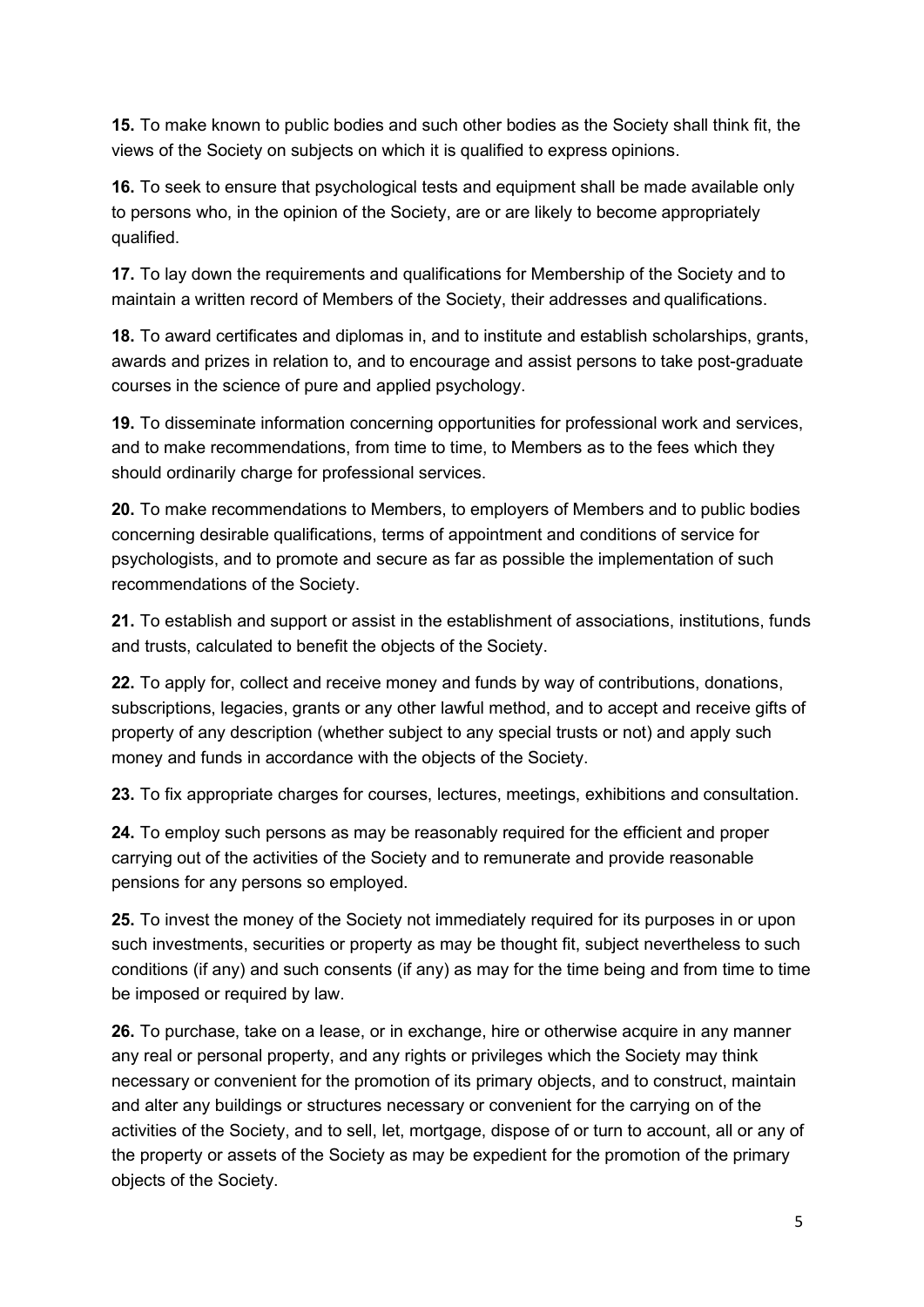**27.** To borrow or raise money in such manner and upon such terms as the Society shall think fit, and in particular upon the security by way of mortgage, charge, debenture or otherwise of all or any part of the property of the Society.

**28.** To procure to be written and print, publish, issue and circulate gratuitously or otherwise any reports or periodicals, books, pamphlets, leaflets or other documents.

**29.** To act as consultants and advisers to institutions and individuals.

**30.** To transfer or dispose of, with or without valuable consideration, any part of the property or assets of the Society not required for the purposes for which it is formed to any body or bodies, whether incorporated or not having objects similar to all or any of the objects of the Society provided that such body is not carrying on business for profit or gain for distribution by way of dividends, bonus or otherwise amongst its Members.

**31.** To federate or amalgamate with, affiliate or become affiliated to any body whether incorporated or not, having objects similar to all or any of the objects of the Society.

**32.** To acquire and undertake all or any part of the assets and liabilities of any body, whether incorporated or not, having objects similar to all or any of the objects of the Society.

**33.** To apply for, promote, and obtain or join in applying for, promoting or obtaining any Act of the Oireachtas, or licence of any authority, and to take all such steps and proceedings, and to do all such acts and things either alone or jointly with others, whether by opposing applications or proceedings or otherwise as shall be necessary or expedient to protect the interests of the Society.

**34.** To undertake and execute any trusts which may be lawfully undertaken by the Society.

**35.** To do all or any of the above things in any part of the world as principals, agents, trustees or otherwise, and by or through trustees, agents or otherwise, either alone or in conjunction with others.

**36.** To do all such other things as are incidental or conducive to the attainment of the above objects or any of them. PROVIDED that the Society shall not support with its funds or endeavour to impose on or procure to be observed by its Members or others any regulation or restriction which, if an object of the Society, would make it a Trade Union.

#### **37. Income and Property**

- a) The income and property of the Society shall be applied solely towards the promotion of Main Object(s) as set forth in this Constitution. No portion of the Society's income and property shall be paid or transferred directly or indirectly by way of dividend, bonus or otherwise howsoever by way of profit to members of the Society.
- b) No Director shall be appointed to any office of the Society paid by salary or fees, or receive any remuneration or other benefit in money or money's worth from the Society. However, nothing shall prevent any payment in good faith by the Society of:
	- i. Reasonable and proper remuneration to any member or servant of the
	- ii. Society (not being a Director) for any services rendered to the Society;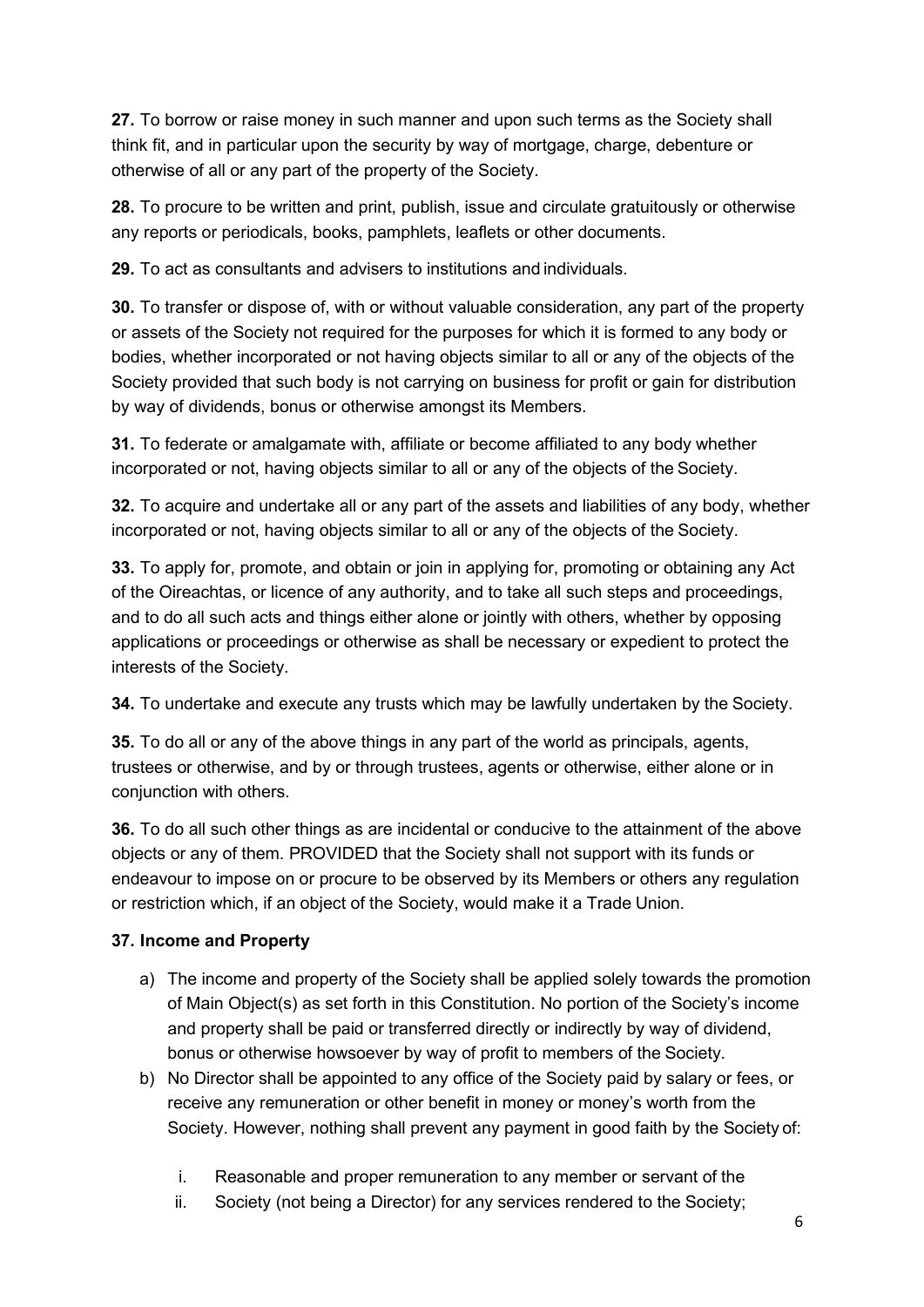- iii. Interest at a rate not exceeding 1% above the Euro Interbank Offered
- iv. Rate (Euribor) per annum on money lent by Directors or other members of the Society to the Society;
- v. Reasonable and proper rent for premises demised and let by any member of the Society (including any Director) to the Society;
- vi. Reasonable and proper out-of-pocket expenses incurred by any Director in connection with their attendance to any matter affecting the Society;
- vii. Fees, remuneration or other benefit in money or money's worth to any company of which a Director may be a member holding not more than onehundredth part of the issued capital of such company.
- viii. Nothing shall prevent any payment by the Society to a person pursuant to an agreement entered into in compliance with section 89 of the Charities Act, 2009 (as for the time being amended, extended or replaced).

#### **38. Additions, alterations or amendments**

The Society must ensure that the Charities Regulator has a copy of its most recent Constitution. If it is proposed to make an amendment to the Constitution of the Society which requires the prior approval of the Charities Regulator, advance notice in writing of the proposed changes must be given to the Charities Regulator for approval, and the amendment shall not take effect until such approval is received.

#### **39. Winding Up**

If upon the winding up or dissolution of the Society there remains, after satisfaction of all debts and liabilities, any property whatsoever, it shall not be paid to or distributed among the members of the Society. Instead, such property shall be given or transferred to some other charitable institution or institutions having main objects similar to the main objects of the Society. The institution or institutions to which the property is to be given or transferred shall prohibit the distribution of their income and property among their members to an extent at least as great as is imposed on the Society under or by virtue of Clause 37 hereof. Members of the Society shall select the relevant institution or institutions at or before the time of dissolution, and if and so far as effect cannot be given to such provisions, then the property shall be given or transferred to some charitable object with the agreement of the Charities Regulator. Final accounts will be prepared and submitted that will include a section that identifies and values any assets transferred along with the details of the recipients and the terms of the transfer.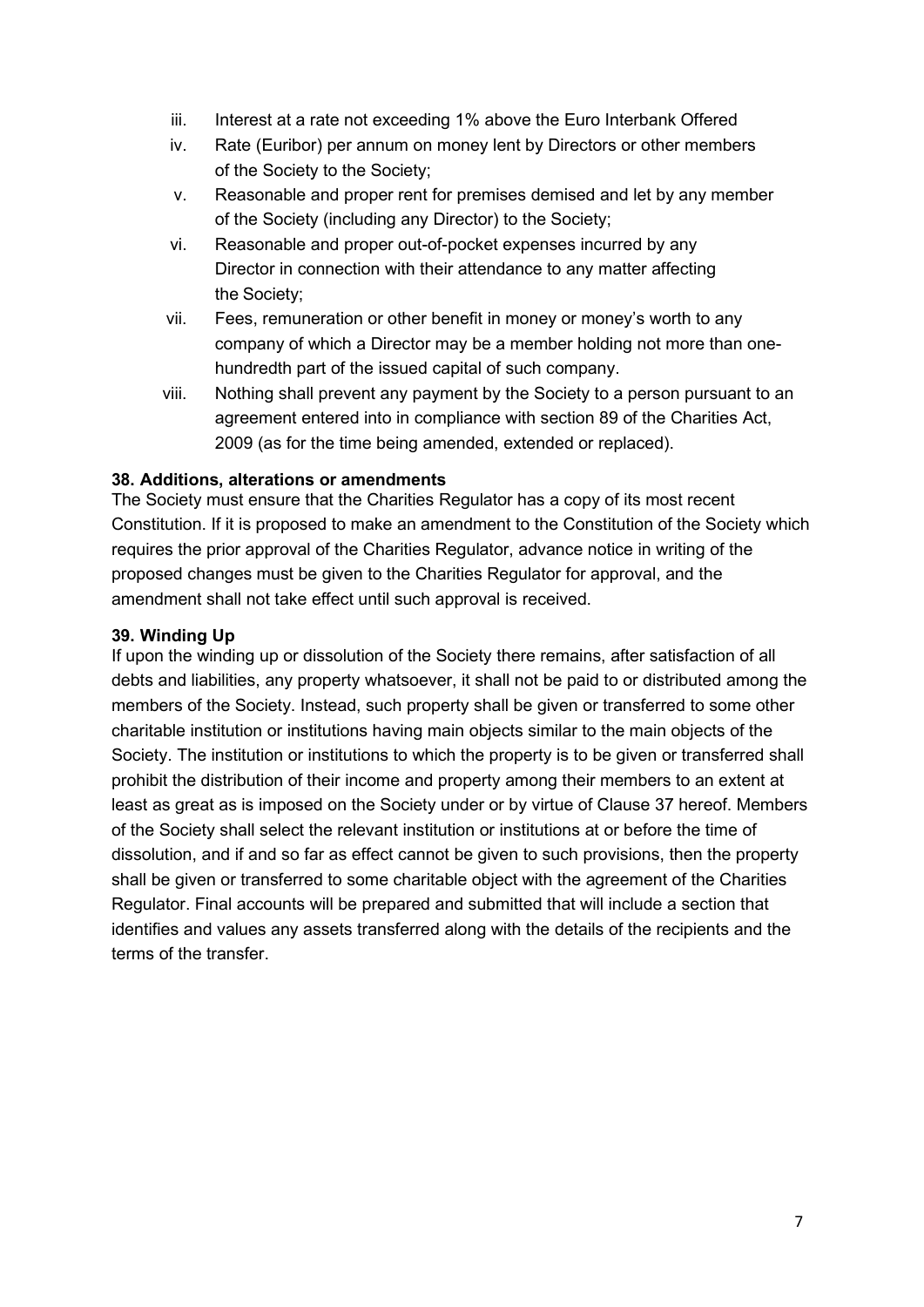#### **40. Limited Liability**

The liability of the members is limited.

#### **41. Undertaking to Contribute**

Every member of the Society undertakes to contribute to the assets of the Society, if the Company is wound up while he or she is a member or is wound up within one year after the date on which he or she ceases to be a member, for …

- i. Payment of the debts and liabilities of the Society contracted before he or she ceases to be a member and the costs, charges and expenses of winding up; And
- ii. The adjustment of the rights of the contributories among themselves, such amount as may be required, not exceeding €1.

**42.** All charities, including the PSI, have a legal obligation to actively promote their charitable purpose. The PSI reserves its rights to both actively take a position within and contribute its uniquely psychological evidence-based perspective to public discourse and public policy development and implementation, where such discourse or policy is relevant to the PSI's current statement of vision, mission and values.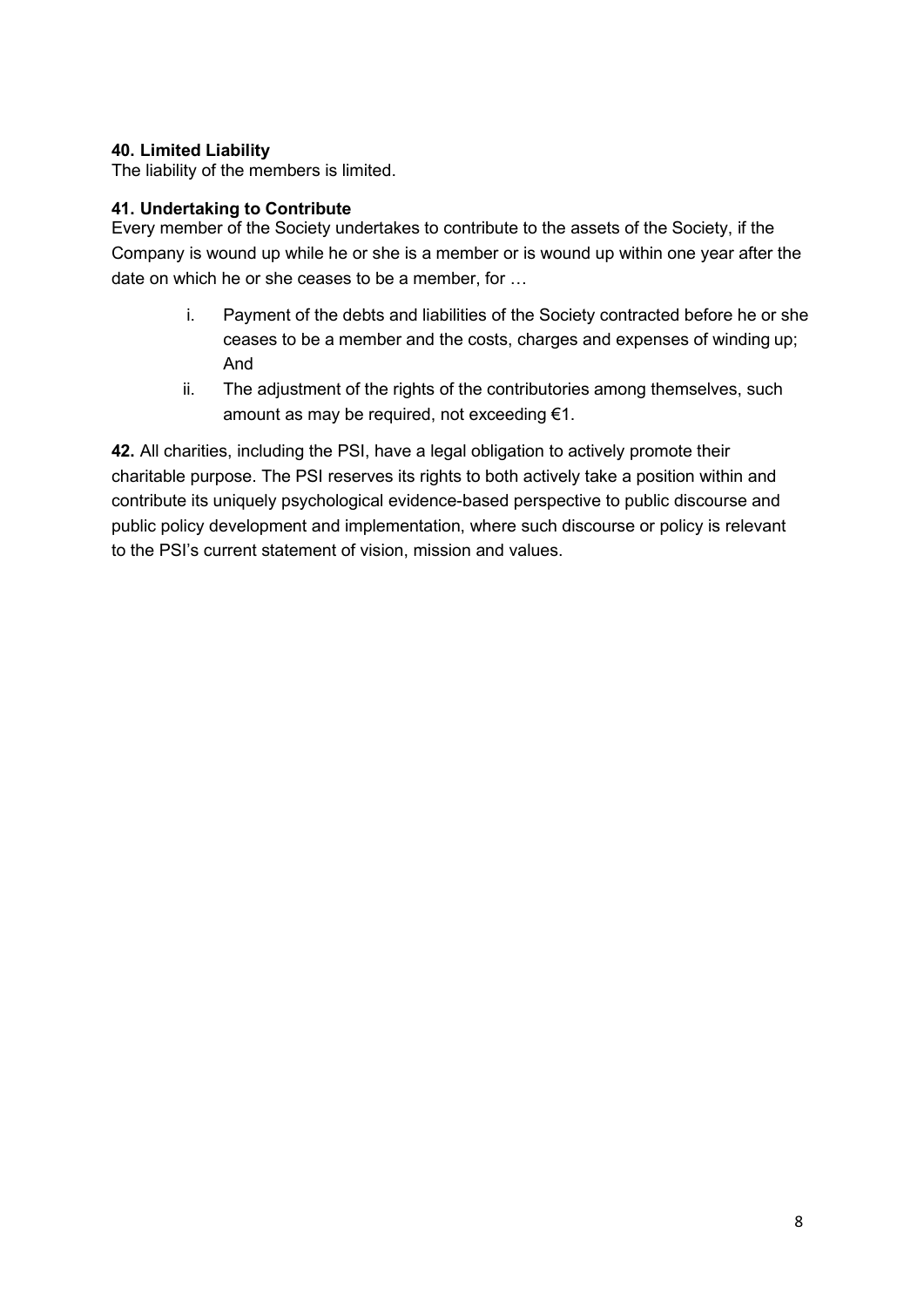# ARTICLES OF ASSOCIATION

#### <span id="page-8-1"></span><span id="page-8-0"></span>1 INTERPRETATION

The following appears in in these Articles:

• "the Act" or "The Acts" means the Companies Act 2014 and any amendment or modification thereto.

• "the Society" means the Psychological Society of Ireland.

• "the Council" means the Board of Directors for the time being of the Society.

• "the Members of the Council" means the Directors for the time being of the Society, or the Directors present at a meeting of the Society and include any person occupying the position of Member of the Council or Director, by whatever name called.

- "the President" means any person appointed pursuant to Article 26.1
- "the President-Elect" means any person appointed pursuant to Article 26.1.
- "the Honorary Secretary" means any person appointed pursuant to Article 28.1.
- "the Company Secretary" means any person appointed pursuant to Article 28.2.
- "the Honorary Treasurer" means any person appointed pursuant to Article 29.1.
- "the Membership Secretary" means any person appointed pursuant to Article 30.1.
- "the Office" means the Registered Office of the Society.
- "the Seal" means the common seal of the Society.
- "State" means the Republic of Ireland.
- "Month" means a calendar month.

• "Corporate Member" means a company or incorporated or unincorporated association or body of persons admitted to Membership in pursuance of Articles 10.1, 10.2 and 10.3.

• "Individual Member" means a subscriber to the Memorandum and Articles of Association admitted to Membership in pursuance of Article 2.1.

• Expressions referring to writing shall, unless the contrary intention appears, be construed as including references to printing, lithography and any other modes of representing or reproducing words in a visible form.

• Words importing the singular number only shall include the plural number and vice versa, and words importing persons shall include corporations and unincorporated associations.

• Unless the contrary intention appears, words or expressions contained in these Articles shall bear the same meaning as in the Act or any statutory modification thereof in force at the date on which these Articles become binding on the Society.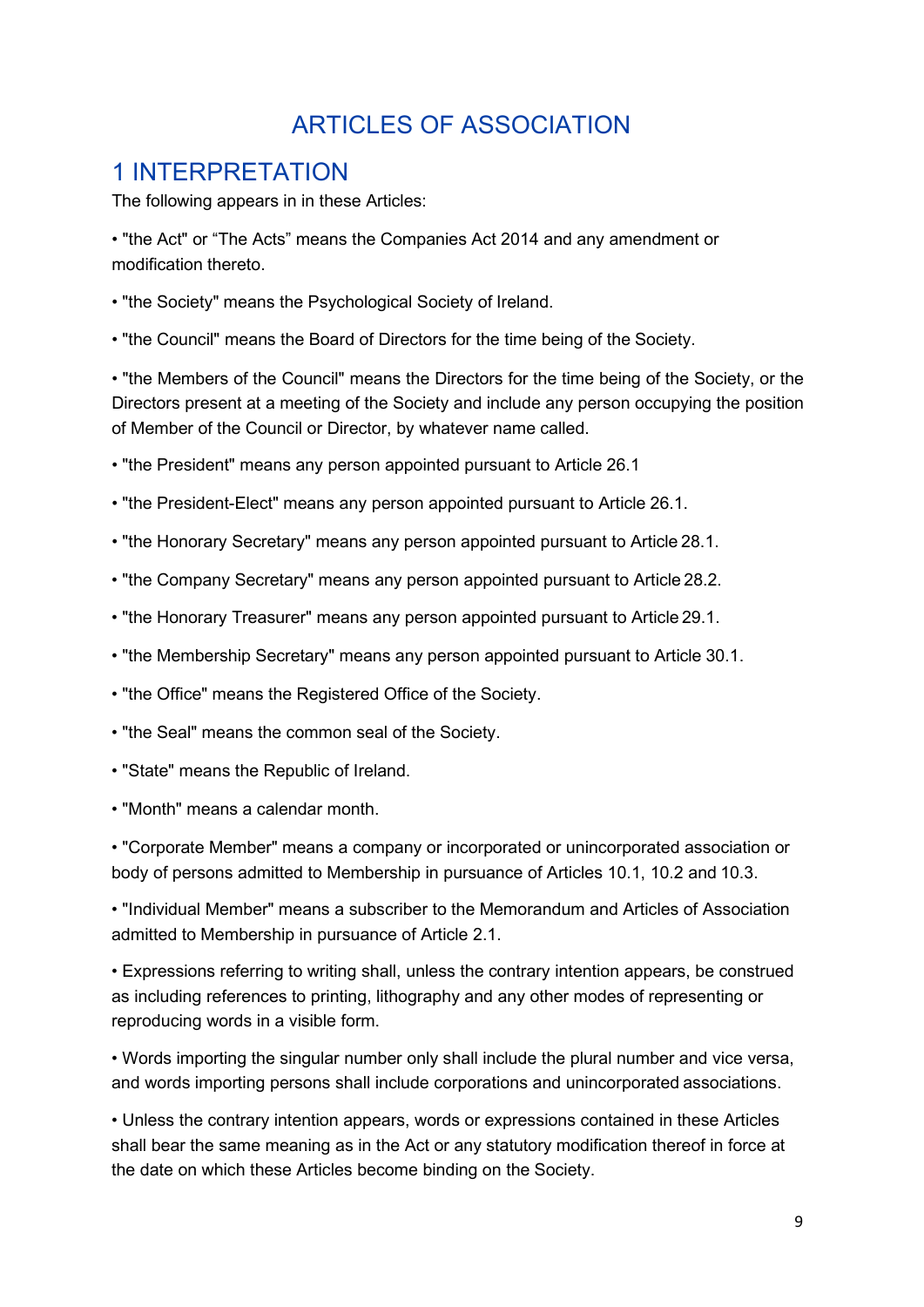## <span id="page-9-0"></span>2 MEMBERS

**2.1** The individuals subscribing to the Memorandum of Association, and such other persons and bodies as the Council shall admit to Membership shall be Members of the Society.

**2.2** The Council may admit to corporate Membership of the Society any company or incorporated or unincorporated association or body of persons whose principal aims are similar or related to the primary objects of the Society.

**2.3** The Council may admit to individual Membership of the Society any individual or company or incorporated or unincorporated association or body of persons interested in advising or assisting in the promotion of the objects of the Society.

**2.4** Every Member shall further to the best of his/her ability, the objects, interests and influence of the Society and shall observe all regulations of the Society made pursuant to the powers in that behalf hereinafter contained.

**2.5** The Membership of the Society shall consist of Graduate Members, Chartered Members, Associate Members, Student Members, Corporate Members, Associate Fellows, Fellows, and Honorary Fellows.

**2.6** Only Graduate Members, Chartered Members, Associate Fellows, Fellows and Honorary Fellows shall be entitled to vote at meetings and in elections, and otherwise, participate in governance of the Society.

### <span id="page-9-1"></span>3 GRADUATE MEMBERSHIP

**3.1** The minimum qualification for Graduate Membership is a second class honours degree (or equivalent) recognised by the Council in which psychology is a main subject; or a postgraduate award in psychology recognised by the Council; or such equivalent qualification(s) as the Council may from time to time determine.

**3.2** The Council is entitled to determine whether a particular award or a particular level of award is adequate for admission to Graduate Membership.

**3.3** The Council shall inform Members and others who have reasonable grounds for enquiring of the qualifications which it recognises.

**3.4** Where a course is taught in Ireland, the Council shall give due notice of a decision to change its adjudication on the adequacy for admission to Graduate Membership of an award made on the basis of that course, and shall do nothing to prejudice the position of persons taking the course at the time of the change of adjudication.

**3.5** Application for Graduate Membership shall be made to the Council which is entitled to grant or refuse the application.

**3.6** The terms Graduate Member and Graduate Membership may be used as approved designations while the Graduate Member is a member of the Society and shall entitle the member to use the prescribed abbreviation of M.Ps.S.I.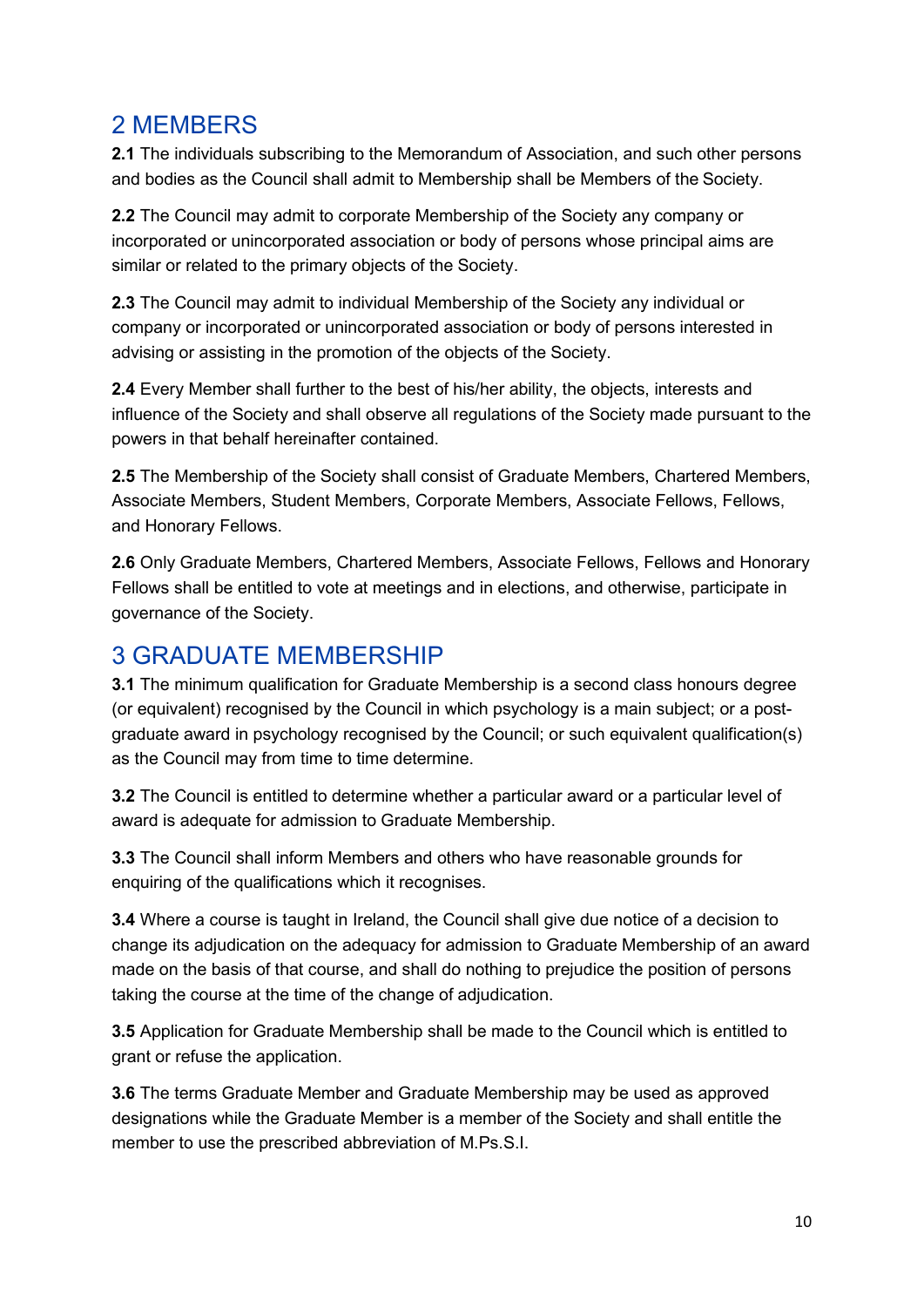# <span id="page-10-0"></span>4 ASSOCIATE FELLOWSHIP

**4.1** Application for Associate Fellowship shall be made to the Council.

**4.2** An applicant for Associate Fellowship shall be a Graduate Member of the Society and shall, in addition, satisfy the Council that he/she is professionally competent and has at least four years relevant whole time experience, or an equivalent period part-time, in work in the area of psychology.

**4.3** An application for Associate Fellowship shall be signed by two Fellows, Associate Fellows or Chartered Members who may be required to attest that the applicant meets the requirements for Associate Fellowship.

**4.4** The Council may admit to Associate Fellowship such eligible applicants as it deems fit.

**4.5** Associate Fellowship may be cited as a professional qualification while the Associate Fellow is a member of the Society and the prescribed abbreviations to indicate Associate Fellowship are A.F.Ps.S.I.

#### <span id="page-10-1"></span>5 FELLOWSHIP

**5.1** Application or nomination for Fellowship shall be made to the Council.

**5.2** An applicant or nominee for Fellowship shall have been an Associate Fellow or Chartered Member of the Society for a period of not less than three consecutive years.

**5.3** An applicant or nominee for Fellowship shall, in addition, satisfy the Council that he or she has at least ten years professional experience in psychology and is considered qualified according to one or more of the following criteria:

- a) Has made a substantial contribution to the Society,
- b) Possesses superior psychological knowledge and skills,
- c) Has made an important contribution to the advancement of psychological knowledge, Or
- d) Has made an important contribution to the advancement of the practice of psychology.

**5.4** Nominations for Fellowship may be made to Council, where two Fellows, Associate Fellows or Chartered Members are of the opinion that another Associate Fellow fulfils the conditions set out at 5.3.

**5.5** An application or nomination for Fellowship shall be signed by two Fellows, Associate Fellows or Chartered Members who may be required to attest that the applicant meets the requirements for Fellowship.

**5.6** The Council may admit to Fellowship such eligible applicants or nominees as it deems fit.

**5.7** Fellowship may be cited as a professional qualification while the Fellow is a member of the Society and the prescribed abbreviations to indicate Fellowship are F.Ps.S.I.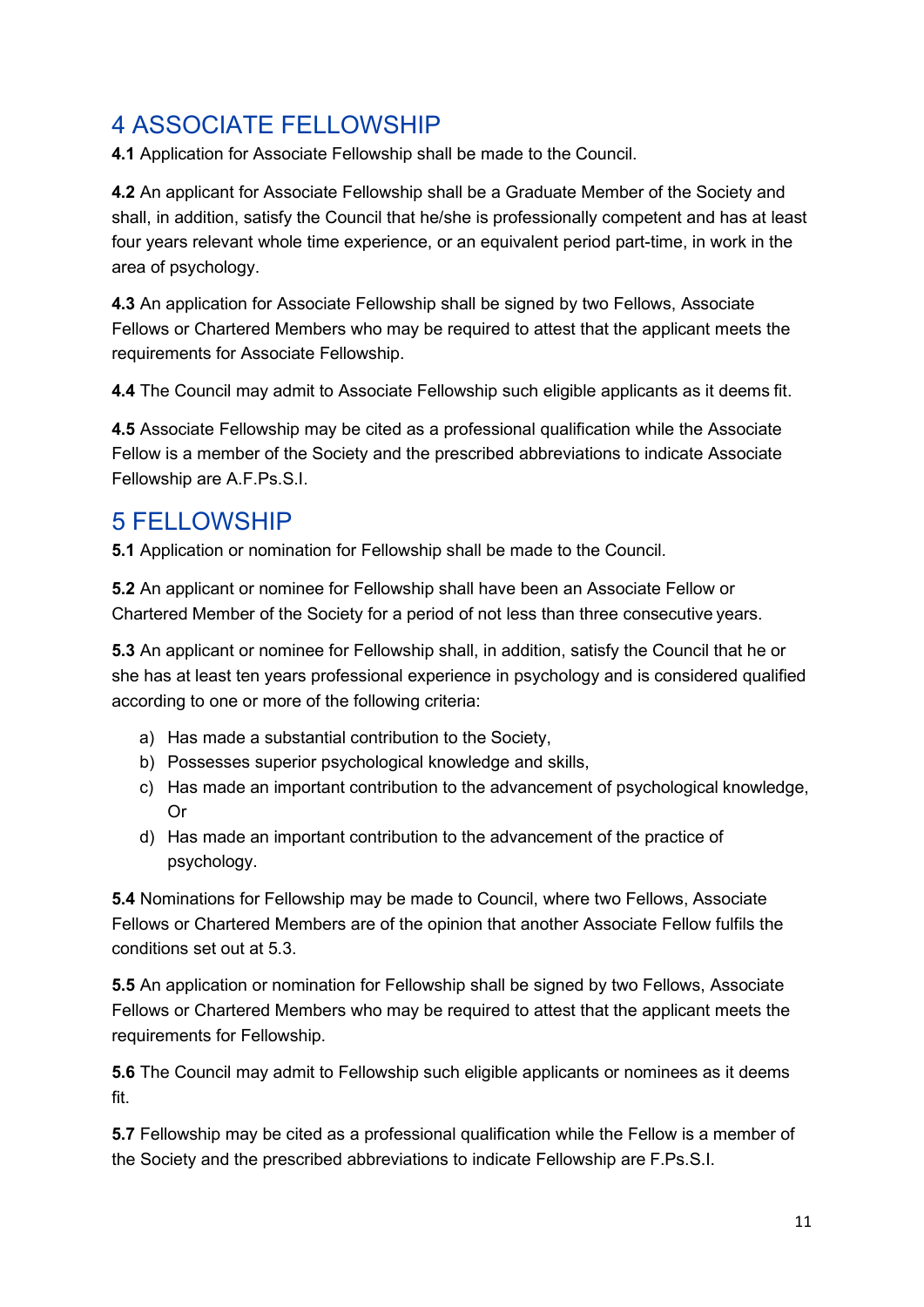**5.8** The Fellows and Honorary Fellows, as a body, shall be known as the College of Fellows.

**5.9** The President, on the instructions of Council, may convene a convocation of Fellows in order to ascertain their views with regard to matters of interest to the Society.

**5.10** The Council shall award a Fellowship to the President upon completion of his or her term of office. Provided that he or she remains in good standing with the Society.

## <span id="page-11-0"></span>6 HONORARY FELLOWSHIP

**6.1** The Council may invite a person to accept an Honorary Fellowship if in its opinion he or she has made an outstanding contribution to psychology, including through outstanding contribution or service to the Society.

#### <span id="page-11-1"></span>7 NON-VOTING MEMBERS

**7.1** Non-voting Members to the Society shall include Associate Members, Student Members and Corporate Members who shall not take part in the governing of the Society.

## <span id="page-11-2"></span>8 ASSOCIATE MEMBERS

**8.1** The Council may admit individuals, at its discretion, with an interest in psychology to Associate Membership.

**8.2** Application for Associate Membership shall be made to the Council.

**8.3** Persons who are deemed eligible for Graduate Membership are not eligible for Associate Membership of the Society.

**8.4** Council may, at its discretion, remove any individual from the list of Associate Membership.

## <span id="page-11-3"></span>9 STUDENT MEMBERS

**9.1** The Council may admit to Student Membership bona fide students pursuing an approved course of study.

**9.2** Applications for Student Membership shall be made to the Council.

**9.3** No person may continue as a Student Member for more than one year after he or she has ceased to be a bona fide student pursuing an approved course of study.

## <span id="page-11-4"></span>10 CORPORATE MEMBERS

**10.1** The Council may admit organisations with an interest in psychology to Corporate Membership.

**10.2** Applications for Corporate Membership shall be made to the Council.

## <span id="page-11-5"></span>11 MAINTAINING THE DIRECTORY

**11.1** The Council shall maintain a Directory to include the names and addresses of Members of the Society who are Chartered Members and such additional information as it considers appropriate and in the public interest.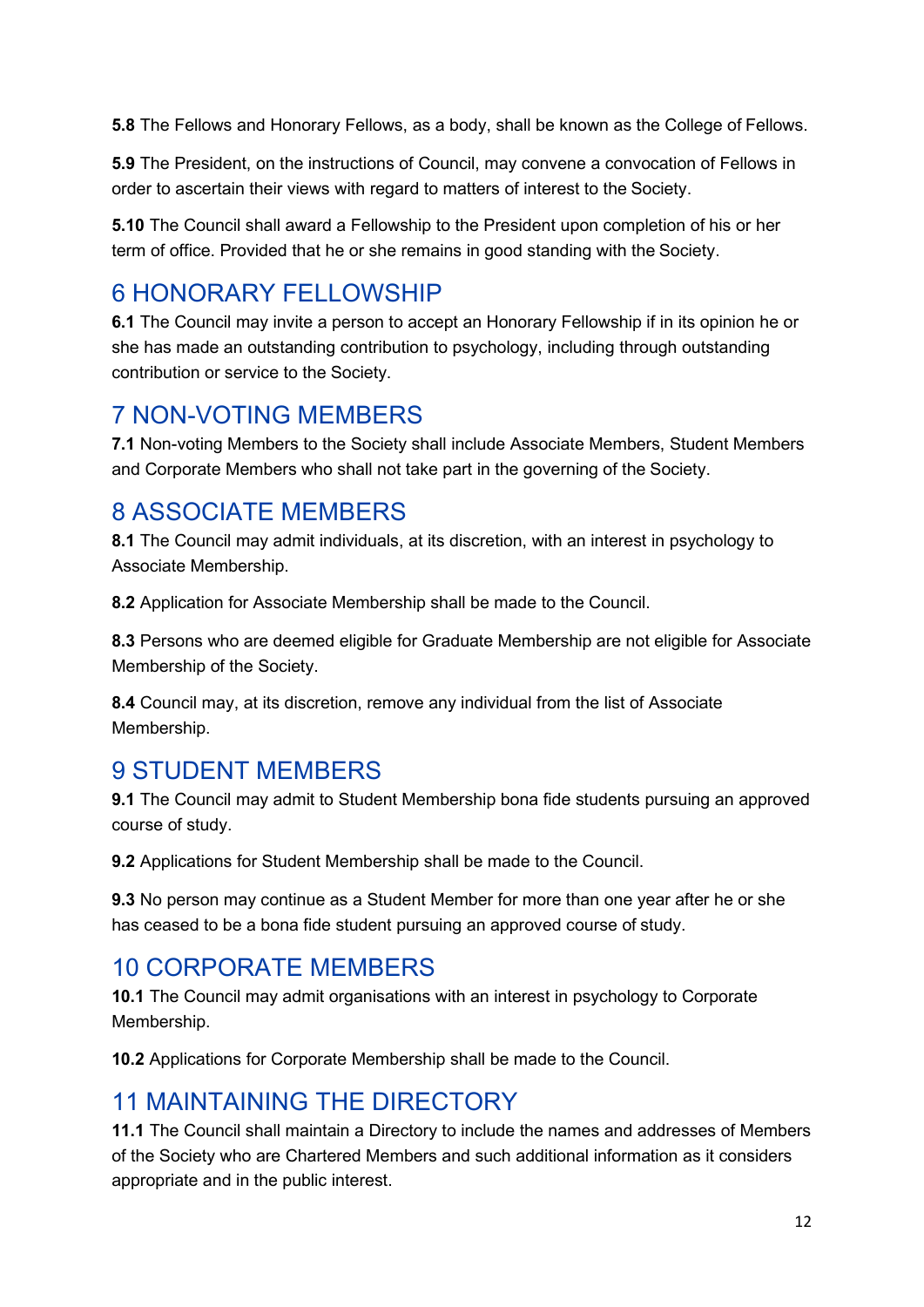**11.2** The Directory shall be limited to Members of the Society.

**11.3** The Directory may be published by the Council who shall determine what provision is appropriate for distribution and public access to the Directory.

**11.4** The Directory shall be maintained by such officials as the Council may appoint to carry out the task.

**11.5** The Council shall make regulations with respect to the form and keeping of the Directory and the making of entries and alterations.

**11.6** The Council shall prescribe such fees for membership as it considers appropriate.

**11.7** The Council may remove a person from the Directory for good reason as laid out in Article 32.

## <span id="page-12-0"></span>12 CHARTERED MEMBERSHIP

**12.1** An entrant to the Directory must be a Graduate Member of the Society, and must hold:

**12.1.1** An accredited postgraduate professional qualification in psychology or equivalent and four years' experience inclusive of any time spent undertaking the postgraduate qualification;

**12.1.2** A research doctoral degree in psychology in which the thesis was clearly on a psychological topic and both a research supervisor and an examiner were identifiable as psychologists.

**12.2** For a person to be included on a Specialist Directory. An applicant must be a Graduate Member of the Society,

And

**12.2.1** Be a Chartered Member of the Society and

**12.2.2** Be a full member of a Division.

**12.3** A Chartered Member may hold membership of more than one Division and can hold more than one Specialist Chartership.

**12.4** No person shall be entered on the Directory until he or she has signed an undertaking to abide by the Code of Professional Ethics, to accept the authority of the Council to adjudicate on the fulfilment of this undertaking, and to abide by other regulations with regard to the form and keeping of the Directory as may be made from time to time.

**12.5** All Chartered Members are required to undertake Continuing Professional Development (CPD) under the relevant structures set up by Council.

**12.6** Those whose names are included on the Directory may use the designation Chartered Psychologist of the Psychological Society of Ireland, or use after their name the abbreviation C. Psychol., Ps.S.I. in any appropriate professional context (for example on business cards or advertisements). However, those whose names are included on the Conditional Directory shall not use the above designation or abbreviation.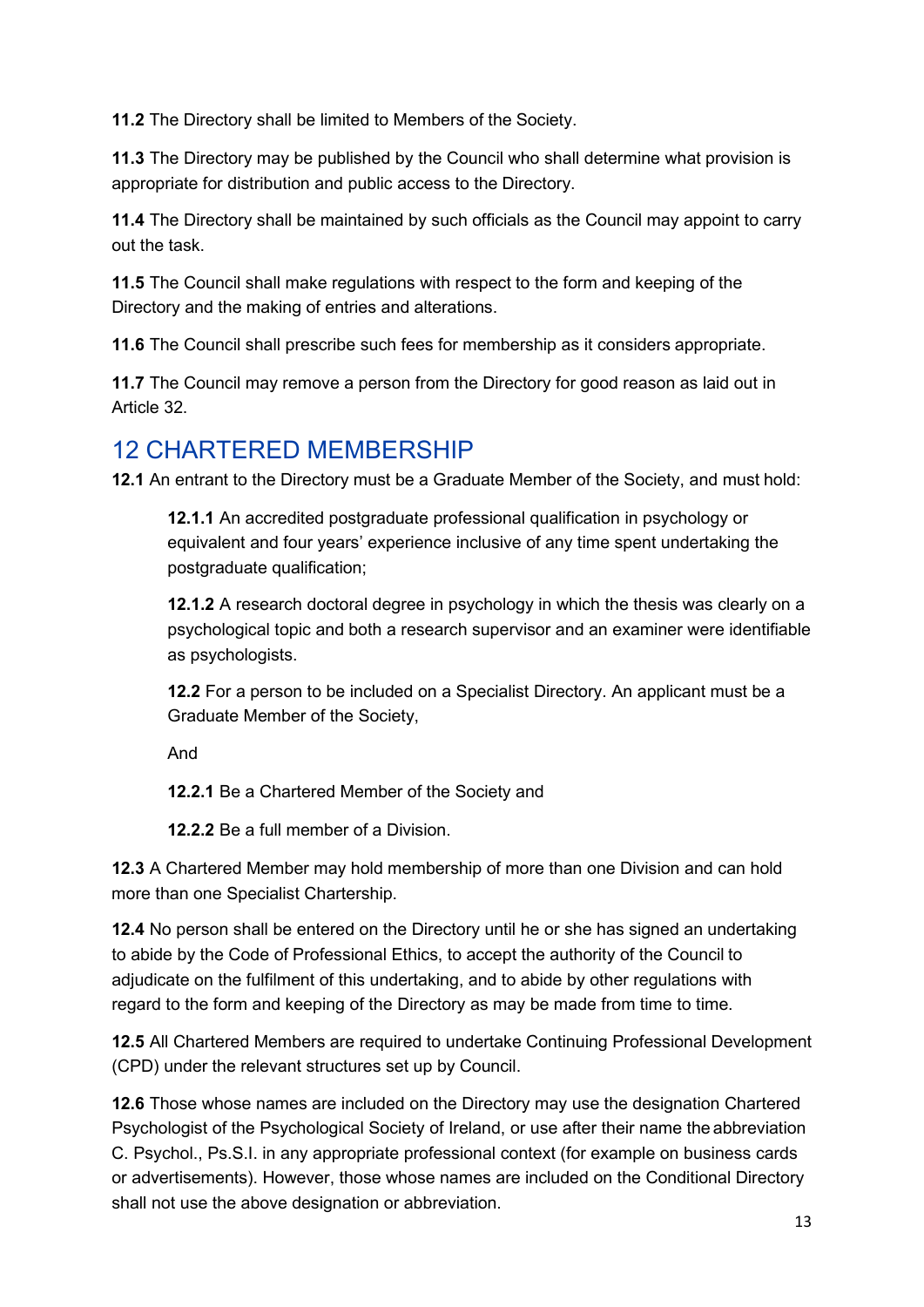**12.7** Those whose names are included on Specialist Directories may use the designation Chartered (Specialist Term) Psychologist of the Psychological Society of Ireland, or use after their name the abbreviation C. (Abbreviated Specialist Term) Psychol., Ps.S.I. in any appropriate professional context (for example on business cards or advertisements). However, those whose names are included on the Conditional Directory shall not use the above designation or abbreviation.

#### **12.8 Any person, who, wilfully:**

**12.8.1** Uses the designation Chartered Psychologist of the Psychological Society of Ireland, when he or she is not included on the Directory, or

**12.8.2** Uses any title or description which falsely implies that he or she is on the Directory, shall be liable to be challenged by Council. Any Member of the Society who makes a false declaration or misrepresentation for the purpose of obtaining chartership is liable to sanction under Article 15 or 24, as the case may be.

**12.9** Any Member of the Society who makes a false declaration or misrepresentation for the purposes of obtaining chartership is liable to sanction under Article 15 or 24, as the case may be.

#### **12.10 Any Member of the Society who wilfully:**

**12.10.1** Uses the designation Chartered Psychologist of the Psychological Society of Ireland, or the abbreviation C. Psychol. (Ps.S.I.) when he or she is not included on the Directory, or,

**12.10.2** Uses any title or description which falsely implies that he or she is on the Directory, is liable to sanction under Article 15 or 24, as the case may be.

#### <span id="page-13-0"></span>13 FEES

**13.1** Members shall pay such fees as may be prescribed from time to time by the Society and shall cease to be Members if their fees are three months overdue. The Membership Secretary shall draw this provision of the Articles to the attention of a Member whose fee is two months overdue, but failure to do so shall not nullify the effect of this Article. Such notification shall be deemed to have been received if issued in a manner agreed by Council.

**13.2** Subscribers shall pay such fees as may be prescribed from time to time by the Society, and shall cease to be Subscribers if their fees are three months overdue.

#### <span id="page-13-1"></span>14 ADMISSION

**14.1** When the Council has granted an application to be a Member, the Membership Secretary shall forward to the applicant a copy of the Memorandum and Articles of Association and a copy of the Prescribed Declaration. Any person who has been found to have made a false declaration in relation to membership or subscribership will be subject to disciplinary action, which may include expulsion from the Society.

**14.2** Admission to Membership becomes effective only on receipt by the Council of the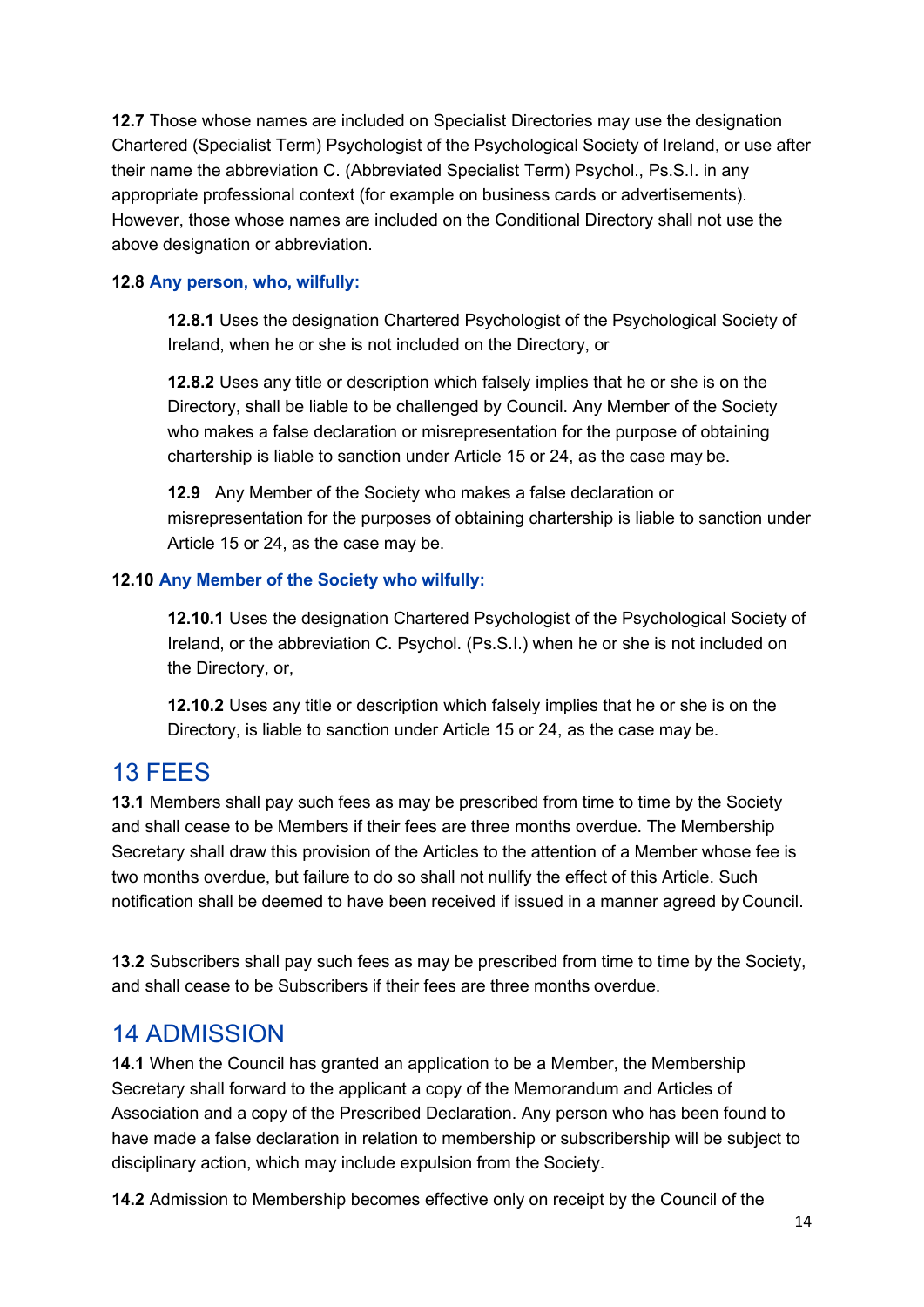Prescribed Declaration (Appendix 1), duly signed, and of the appropriate fee. Any applicant for Membership who does not sign and return such an undertaking within 28 days of being requested to do so will be deemed to have withdrawn the application.

**14.3** PSI Council shall establish a Complaints Committee and an Appeals Committee empowered to investigate all complaints submitted concerning members of the Society, to carry out disciplinary hearings where necessary, to make findings in respect of each complaint and to impose appropriate sanctions where merited.

## <span id="page-14-0"></span>15 CESSATION

**15.1** A Member of the Society shall cease to be a Member:

**15.2** If by one month's notice in writing to the Honorary Secretary at the Office such Member resigns;

**15.3** If he/she becomes of unsound mind or is declared a bankrupt or makes a composition with his/her creditors;

**15.4** If he/she is excluded from Membership in pursuance of Articles 13.1 or 13.2;

**15.5** If the Society goes into liquidation or passes a resolution for winding up.

**15.6** Any Member may be excluded from the Society by a Resolution of a majority of at least three-fourths of the Members of the Council present and voting at a meeting of the Council specially convened for this purpose. Such Member shall have seven clear days' notice sent to him/her of the Council meeting and of the grounds of the proposed exclusion and he/she shall be entitled to attend the meeting and be heard in its defence (or, if a body corporate or an unincorporated association, to appoint a representative to attend the meeting and be heard in its defence), but shall not be present at the voting or take further part in the proceedings otherwise than as the Council shall permit.

## <span id="page-14-1"></span>16 GENERAL MEETINGS

**16.1** All General Meetings of the Society shall be held in the State or in Northern Ireland at such time and at such place as the Council shall appoint.

**16.2** The Society shall, not more than nine months after the end of its financial year hold a General Meeting as its Annual General Meeting in addition to any other meetings in that year and shall specify the meeting as such in the Notices calling it; and not more than 15 months shall elapse between the date of one Annual General Meeting of the Society and that of the next.

**16.3** All General Meetings other than Annual General Meetings shall be called Extraordinary General Meetings.

**16.4** The Members of the Council may, whenever they think fit, convene an Extraordinary General Meeting and Extraordinary General Meetings shall also be convened on such requisition, or, in default, may be convened by such requisitionists, as provided by Sections 178 and 1203 of the Act. If at any time, there are not within the State sufficient Members of the Council capable of acting to form a quorum any two Councillors or such Members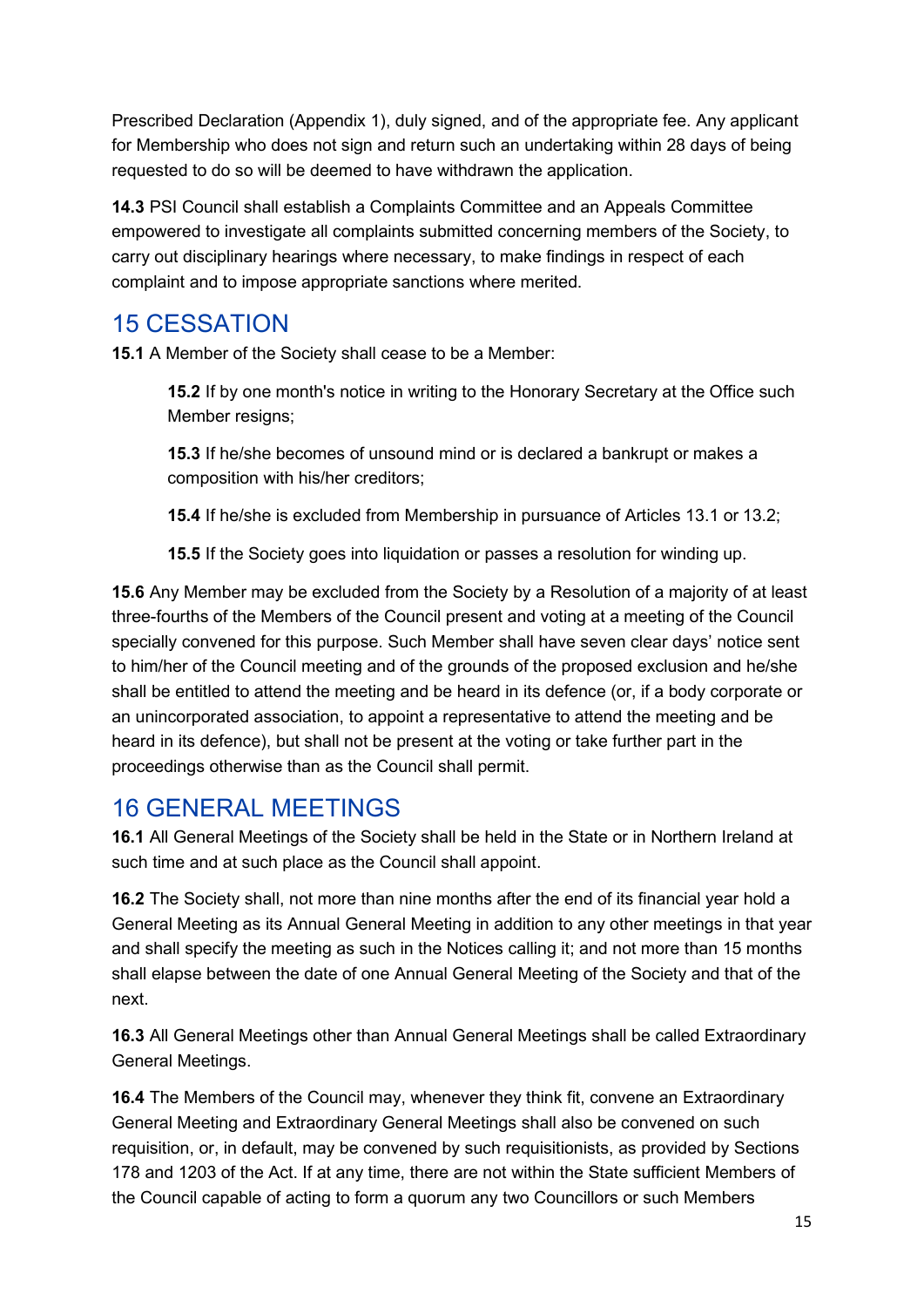representing not less than one-tenth of the total voting rights of all the Members of the Society may convene an Extraordinary General Meeting in the same manner as nearly as possible as that in which meetings may be convened by the Members of the Council.

## <span id="page-15-0"></span>17 NOTICE OF GENERAL MEETINGS

**17.1** Subject to Sections 181, 191, 193 and 1208 of the Act, an Annual General Meeting shall be called by 42 days' notice in writing at the least, and a meeting called for the purpose of passing a special resolution shall be called by 21 days' notice in writing at the least and a meeting of the Society (other than an Annual General Meeting or a meeting for the purpose of passing a special resolution) shall be called by 14 days' notice in writing at least, together with a preliminary Agenda and an invitation to submit motions for debate at the Annual General Meeting or Extraordinary General Meeting. The notice shall be exclusive of the day on which it is served or deemed to be served and of the day for which it is given and shall specify the place, the day and the hour of the meeting and in the case of special business the general nature of that business and shall be given in the manner hereinafter mentioned to such persons as are, under the Articles of Association, entitled to receive such Notices from the Society.

**17.2** The accidental omission to give notice of a meeting or the non-receipt of Notice of a meeting by any person entitled to receive notice shall not invalidate the proceedings at that meeting.

**17.3** Motions on policy shall be received by the Company Secretary not less than twentyeight days before the date of the meeting. Motions may be submitted by Graduate members. Motions may also be submitted by the Council or Chair of a Division / SIG.

**17.4** The Council, acting as the Standing Orders Committee, shall consider all such motions on policy received and determine whether or not they are in order – i.e in conformity with the Law and the Rules.

**17.5** Notice of all motions on policy deemed to be in order shall be circulated to members not less than fourteen days before the meeting.

**17.6** Any proposed changes to a submitted motion during the AGM itself will be managed under the Standing Orders of the AGM.

## <span id="page-15-1"></span>18 PROCEEDINGS AT GENERAL MEETINGS

**18.1** All business shall be deemed special that is transacted at an Extraordinary General Meeting and also all that is transacted at an Annual General Meeting with the exception of the consideration of the income and expenditure account and balance sheet and the reports of the Council and of the Auditors, the election of members of the Council in the place of those retiring and the appointment of and the fixing of the remuneration of the Auditors.

**18.2** No business shall be transacted at any General Meeting unless the quorum is present when the meeting proceeds to business. Save as herein otherwise provided 25 Members personally present shall be the quorum.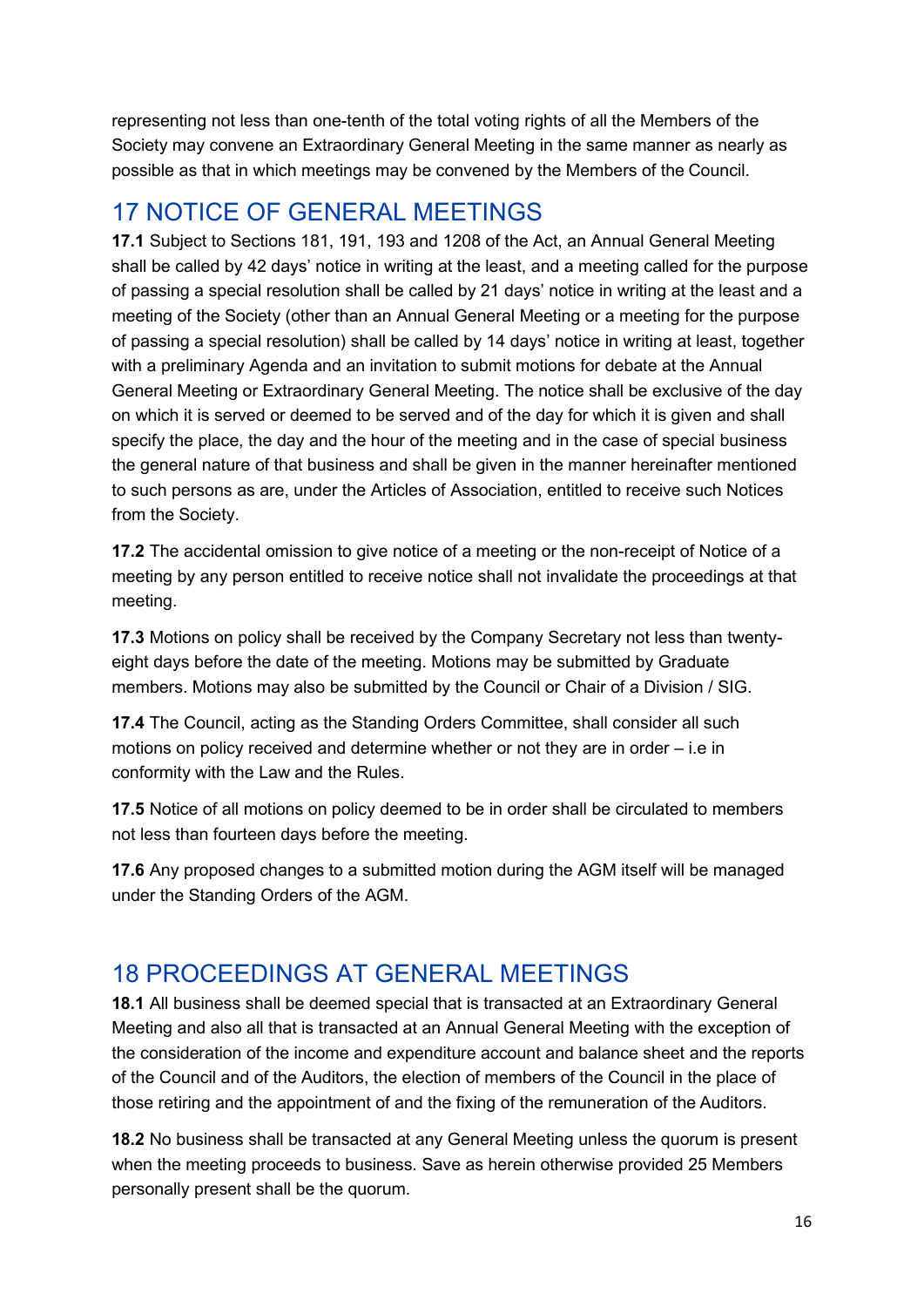**18.3** If within half an hour from the time appointed for the holding of a General Meeting a quorum is not present, the meeting if convened on the requisition of Members shall be adjourned. In any other case it shall stand adjourned to the same day in the next week, at the same time and place, or at such other place as the Council may determine and if at such adjourned meeting a quorum is not present within half an hour from the time appointed for holding the meeting the Members present shall be a quorum.

**18.4** The President of the Council, or in his/her absence the President-Elect, shall preside as Chair at every General Meeting, but if neither is present within 15 minutes after the time appointed for holding the same or is unwilling to preside, the Members present shall choose some Member of the Council, or if no such Member of the Council be present, or if all the Members of the Council present decline to take the chair, they shall choose some Member of the Society, who shall be present to preside.

**18.5** The Chair may, with the consent of any Meeting at which a quorum is present (and shall if so directed by the meeting), adjourn the meeting from time to time and from place to place, but no business shall be transacted at any adjourned meeting other than business which might have been transacted at the meeting from which the adjournment took place. Whenever a meeting is adjourned for 30 days or more, notice of the adjourned meeting shall be given in the same manner as of an original meeting. Save as aforesaid, the Members shall not be entitled to any notice of an adjournment, or of the business to be transacted at an adjourned meeting.

**18.6** At any General Meeting a resolution put to the vote of the meeting shall, with the exception of the election of Members of the Council as provided for in Article 18.3 hereof, be decided on a show of hands unless a secret written ballot is (before or upon the declaration of the result of the show of hands) demanded: (a) by the Chair, or (b) by at least three of the Members present in person. Unless a secret written ballot is so demanded, a Declaration by the Chair of the meeting that a resolution has, on a show of hands, been carried or carried unanimously or by a particular majority or lost and an entry to that effect in the Minute Book of the Society shall be conclusive evidence of the fact without proof of the number or proportion of the vote recorded in favour of or against such Resolution. The demand for a poll may be withdrawn.

**18.7** Subject to the provisions of Article 18.9, if a secret written ballot is duly demanded, it shall be taken at such time and place, and in such manner as the Chair of the meeting shall direct and the result of the secret written ballot shall be deemed to be the Resolution of the meeting at which the secret ballot was demanded.

**18.8** Where there is an equality of votes, whether on a show of hands or on a secret written ballot, the Chair of the meeting at which the show of hands takes place or at which the secret ballot is demanded (except as provided in Article 28.2 hereof) shall be entitled to a casting vote.

**18.9** A secret written ballot demanded on the election of a Chair, or on the question of adjournment shall be taken forthwith. The secret ballot demanded on any other question shall be taken at such time as the Chair of the meeting directs, and any business other than that upon which a secret ballot has been demanded be proceeded with pending the taking of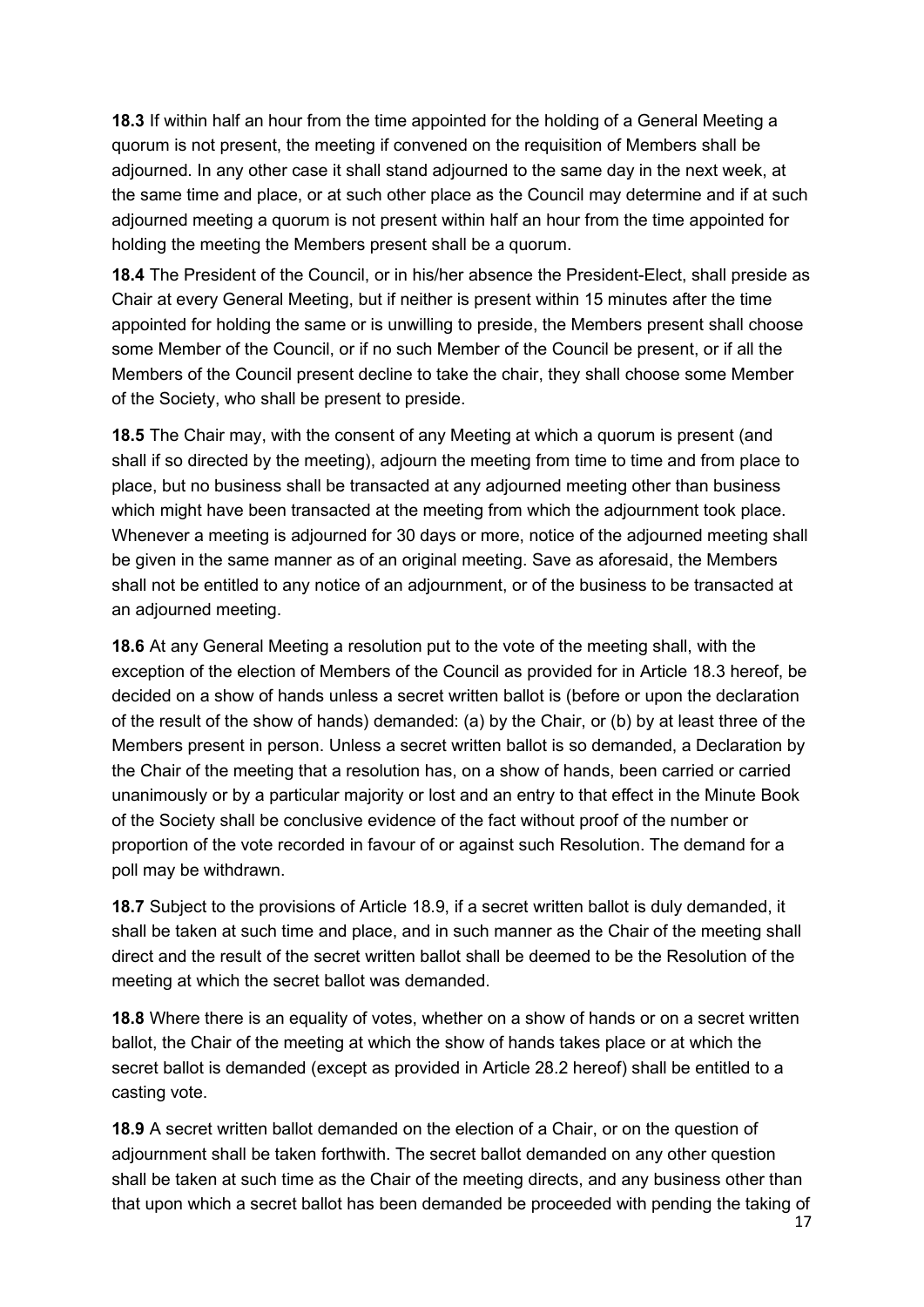the secret ballot.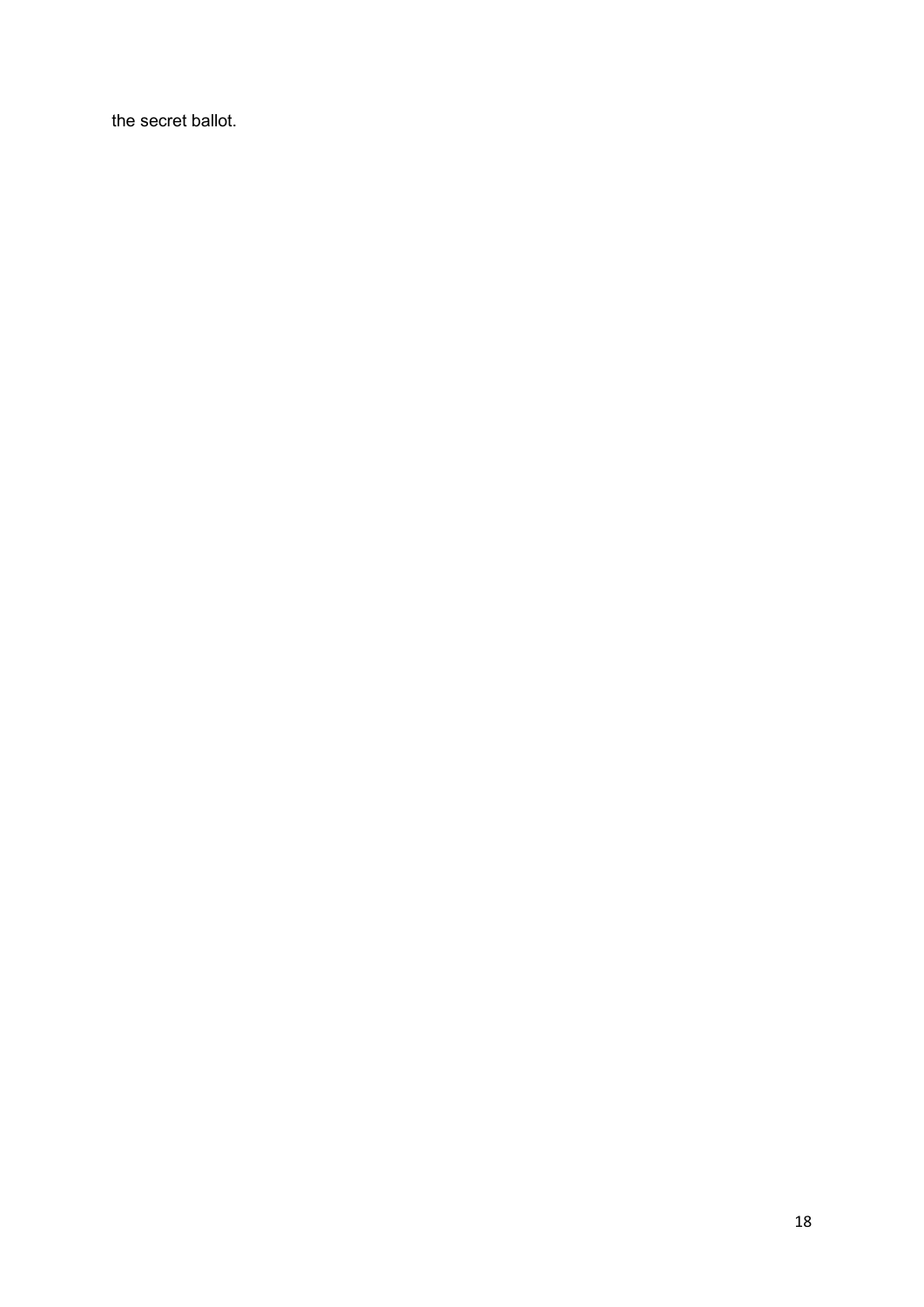**18.10** Subject to Sections 191, 193 and 1208 of the Act, a resolution in writing signed by all the Members for the time being entitled to attend and vote on such Resolution at a General Meeting (or being bodies corporate by their duly authorised representatives) shall be as valid and effective for all purposes as if the Resolution had been passed at a General Meeting of the Society duly convened and held, and if described as a special resolution shall be deemed to be a Special Resolution within the meaning of the Act.

## <span id="page-18-0"></span>19 VOTES OF MEMBERS

**19.1** Every Member shall have one vote and shall be entitled to receive notices of General Meetings and to attend such meetings.

**19.2** No other persons, save the Auditors, shall be entitled to receive notices of General Meetings.

**19.3** A Member of unsound mind or in respect of or whom an Order has been made by any court having jurisdiction in mental health may vote, whether on a show of hands or on a secret ballot, by his/her Committee, Receiver, Guardian or other person appointed by that Court, and any such Committee, Receiver, Guardian or other person may vote on a show of hands or on a secret ballot.

**19.4** No objection shall be raised to the validity of any vote except at the meeting or adjourned meeting at which the vote objected to is given or tendered, and every vote not disallowed at such meeting shall be valid for all purposes. Any such objection made in due time shall be referred to the Chair of the meeting whose decision shall be final and conclusive.

**19.5** Votes must be given in person (or electronically).

# <span id="page-18-1"></span>20 BODIES ACTING BY REPRESENTATIVES AT MEETINGS

**20.1** Any body corporate which is a Member of the Society may by resolution of its Directors or other governing body authorise such a person as it thinks fit to act as its representative at any meeting of the Society, and the person so authorised shall be entitled to exercise the same powers on behalf of the body corporate which he/she represents as that body corporate as if it were an individual Member of the Society.

## <span id="page-18-2"></span>21 THE COUNCIL

**21.1** Unless otherwise determined by a General Meeting, the number of the Members of the Council shall not be less than two nor more than twenty.

**21.2** Not more than sixteen Members of the Council shall be elected by the Members of the Society in General Meeting.

**21.3** The Council may from time to time and at any time appoint any Member of the Society as a Member of the Council, either to fill a casual vacancy or by way of addition to the Council, provided that not more than four Members may be thus co-opted and the prescribed maximum be not thereby exceeded. Any Member so appointed shall hold office only until the end of the calendar year in which they are co-opted, and shall, subject to the provisions of these Articles then be eligible for re-election.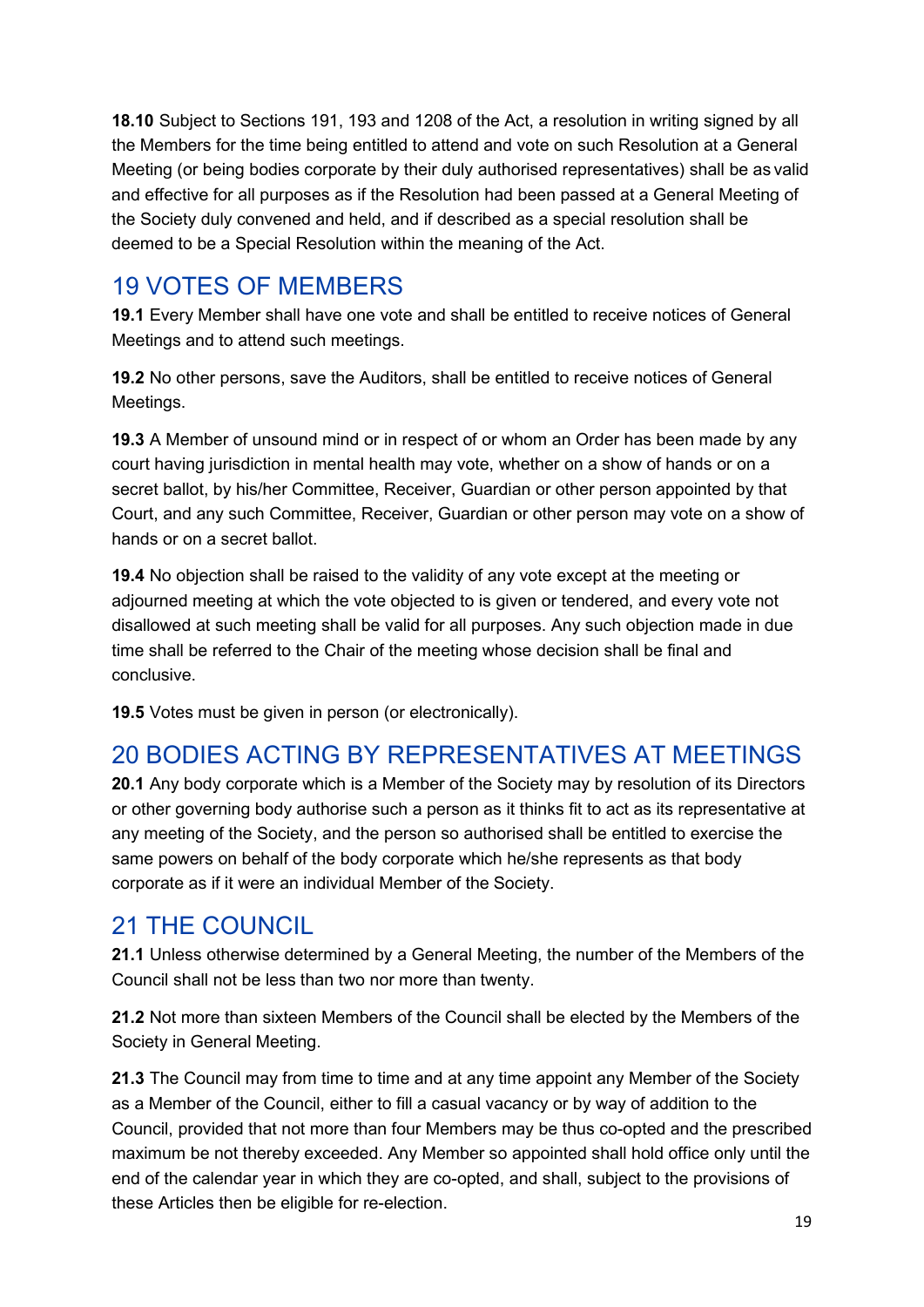**21.4** A person who is not a Member of the Society shall not in any circumstances be eligible to hold office as a Member of the Council.

**21.5** The Members for the time being of the Council may act notwithstanding any vacancy in their Body, provided always that in case the membership of the Council shall at any time be reduced in number to less than the minimum number prescribed by or in accordance with Article 21.1, it shall be lawful for them to act as the Council for the purpose of admitting persons to Membership of the Society, filling up vacancies in their Body, or of summoning a General Meeting, but not for any other purpose.

#### <span id="page-19-0"></span>22 BORROWING POWERS

**22.1** The Members of the Council may exercise all the powers of the Society to borrow money and to mortgage or charge its undertaking and property or any part thereof, and to issue Debentures, debenture stock and other securities whether outright or as security for any debt, liability or obligation of the Society or of any third party.

## <span id="page-19-1"></span>23 POWERS AND DUTIES OF THE COUNCIL

**23.1** The Business of the Society shall be managed by the Council, who may pay all expenses incurred in promoting and registering the Society, and may exercise all such powers of the Society as are not by the Act or by these Articles required to be exercised by the Society in General Meeting, subject nevertheless to the provisions of the Act and of these Articles and to such directions being not inconsistent with the aforesaid provisions, as may be given by the Society in General Meeting but no direction given by the Society in General Meeting shall invalidate any prior act of the Council which would have been valid if that direction had not been given.

**23.2** The Council may from time to time and at any time by power of attorney appoint any company, firm or person or body of persons, whether nominated directly or indirectly by the Council, to be the attorney or attorneys of the Society for such purposes and with such powers, authorities and discretions (not exceeding those vested in or exercisable by the Council under these Articles) and for such period and subject to such conditions as they may think fit, and any such powers of attorney may contain such provisions for the protection and convenience of persons dealing with any such attorney as the Council may think fit, and may also authorise any such attorney to delegate all or any of the powers, authorities and discretions vested in him/her.

**23.3** All cheques, promissory notes, drafts, bills of exchange and other negotiable instruments, and all receipts for moneys paid to the Society, shall be signed, drawn, accepted, endorsed or otherwise executed, as the case may be, by such person or persons and in such manner as the Council shall from time to time by resolution determine.

**23.4** The Council shall ensure that appropriate minutes are kept:

**23.5** Of all appointments of Officers made by the Council;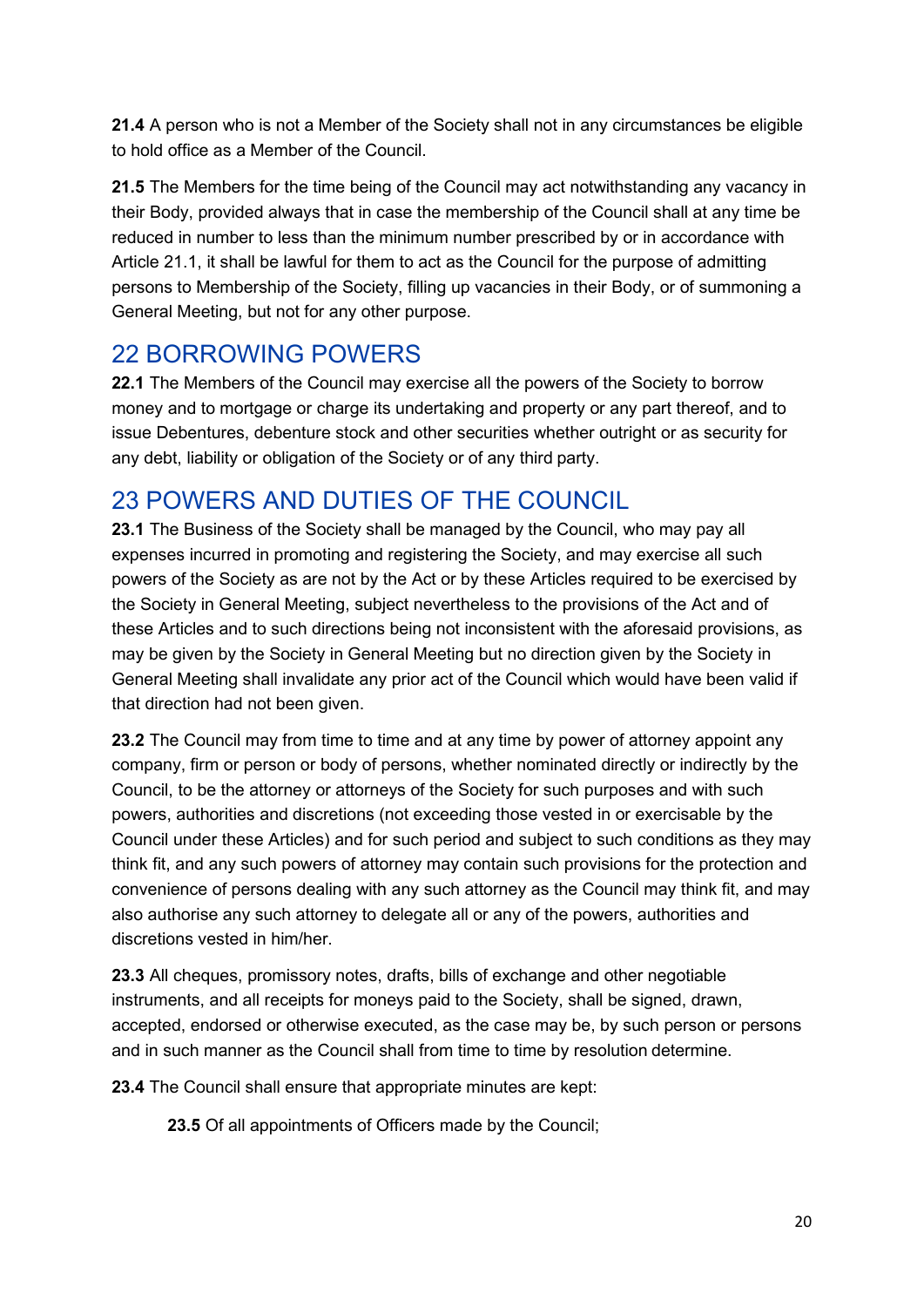**23.6** Of the names of the Members of the Council present at each meeting of the Council and of all committees of the Council;

**23.7** Of all resolutions and proceedings at all meetings of the Society, and of the Council and of committees of the Council.

#### <span id="page-20-0"></span>24 DISQUALIFICATION OF MEMBERS OF THE COUNCIL

**24.1** The office of a Member of the Council shall be vacated if the Member of the Council:

**24.1.1** In the opinion of two-thirds of the Council such Council Member is guilty of neglect in the discharge of his/her duties as a Council member. In such an event, he/she shall retire at the end of that year of office, but shall be eligible for re-election to the Council member.

**24.1.2** Is for three consecutive meetings of the Council absent unless the Council otherwise resolves, or,

**24.1.3** Is adjudged bankrupt or makes an arrangement or composition with his/her creditors generally, or,

**24.1.4** Becomes of unsound mind, or,

**24.1.5** Ceases to be a member of the Society, or,

**24.1.6** Resigns from membership of the Council by notice in writing to the Society, or,

**24.1.7** Becomes prohibited from being a member of the Council by reason of any order made under Part 14 of the Act, or,

**24.1.8** Is removed from office by a resolution duly passed pursuant to Sections 146 and 1198 of the Act, or,

**24.1.9** Is convicted of an indictable offence unless the Council otherwise determines, or

**24.1.10** is directly or indirectly interested in any contract with the Society and fails to declare the nature of his/her interest in the manner required by Section 231 of the Act.

**24.2** A member of the Council who is in any way, whether directly or indirectly, interested in any contract, matter or thing which will or may result in the payment by the Society to him/her directly or indirectly, of any fees or other benefit in money or money's worth for any services actually rendered or to be rendered or which may be rendered by any person or persons or company or incorporated or unincorporated society or body of persons to the Society shall declare the nature of his/her interest at the first appropriate meeting of the Council in accordance with Section 194 of the Act and shall not vote in respect of any such contract, matter or thing in which he/she is so interested, and if he/she shall so vote, his/her vote shall not be counted, nor shall he/she be counted in the quorum present at the meeting.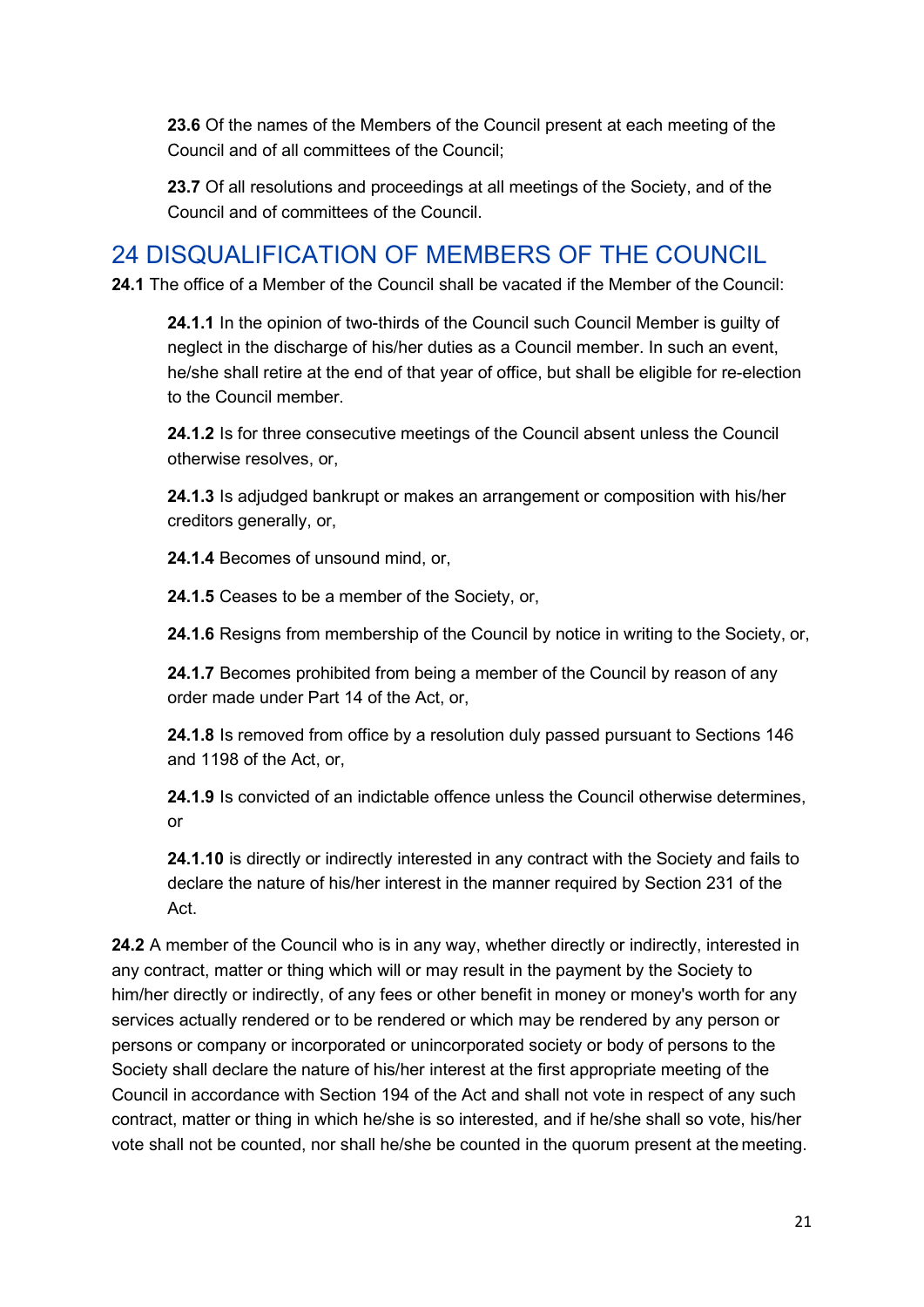## <span id="page-21-0"></span>25 RETIREMENT AND ELECTION OF MEMBER OF THE **COUNCIL**

**25.1.1** The Council year shall run from 1st January to 31st December, and terms of office shall coincide with these dates, commencing in the January following the Annual General Meeting. Elections shall take place where required at the Annual General Meeting.

**25.1.2** The normal term of office of an ordinary member of the Council shall be three years. Ordinary members shall be eligible for election to a subsequent three-year term, provided that they do not serve for more than six years consecutively.

**25.1.3** The outgoing President, Honorary Secretary, Membership Secretary or Honorary Treasurer may remain on the Council for one further year.

**25.1.4** Ex-officio members shall be members of Council only while performing ex-officio function which should not normally exceed six consecutive years.

**25.1.5** The maximum periods of office specified in clause 25.1 shall apply to co-opted members of the Council. They shall retire at the end of the calendar year during which they were co-opted. On retiring they shall be eligible for a further two years to complete a threeyear term; they may then stand for one further consecutive three-year term.

**25.2** Not less than six weeks before the Annual General Meeting of the Company the Honorary Secretary shall give notice to the members of the names of Council Members who are to retire at that meeting and who are eligible for re-election.

**25.2.1** Every candidate for election to Council membership including a retiring Council Member shall be required to deliver to the Honorary Secretary not later than six weeks before the date of the Annual General Meeting a nomination paper signed by a proposer and a seconder who shall be members of the Society and with the proposed candidate's consent to nomination endorsed thereon.

**25.2.2** The Honorary Secretary shall give at least two weeks' notice to the members of the valid nominations for election to the Council.

**25.2.3** Voting at the Annual General Meeting for election of Members to Council shall be in person by way of secret ballot.

**25.2.5** In the event of an equal amount of votes being cast in favour of two or more candidates a further secret ballot shall be held forthwith between such candidates. If as a result of the further secret ballot there is an equality of votes amongst the remaining candidates the election to the Council shall be determined by lot.

**25.2.6** A returning officer appointed by the Council shall be responsible for the counting of votes in elections to the Council and shall be assisted by two tellers appointed by the Members at the Annual General Meeting.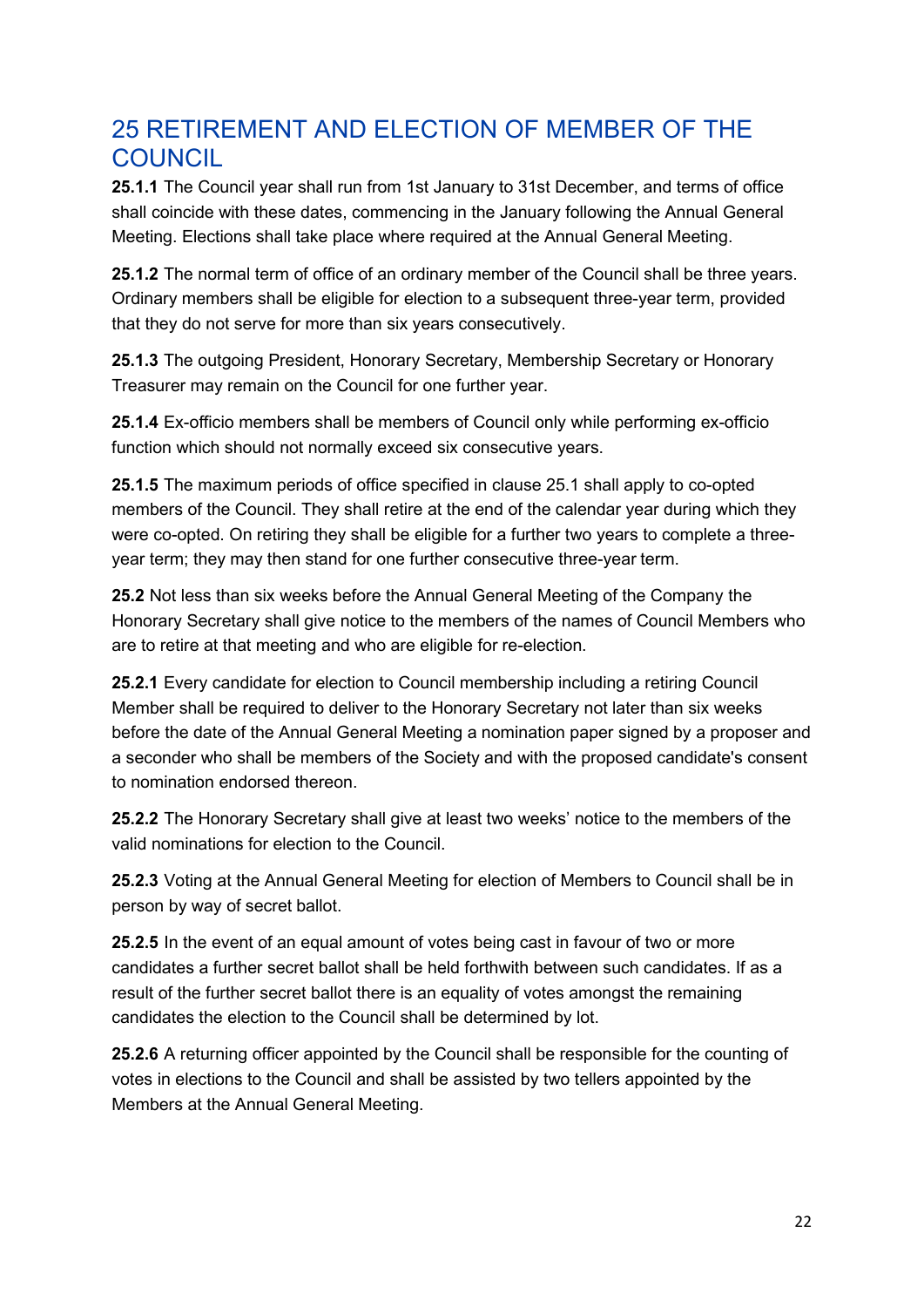## <span id="page-22-0"></span>26 THE PRESIDENT

**26.1** The Members of the Council shall elect the President-Elect annually from among their number. The President-Elect shall be automatically appointed President on the retirement from office of the outgoing President.

**26.1.1** Every member of Council shall have one vote on the election of the President-Elect and must vote in person at a secret ballot for the nominee of their choice.

**26.1.2** Not less than 6 weeks prior to the second to last meeting of the Council prior to the AGM of the Society (as per the Council calendar that pertains to that year), the Honorary Secretary shall give Council members notice of the opportunity to nominate current Council members for the position of President-Elect.

**26.1.3** Candidates seeking nomination shall be required to deliver to the Honorary Secretary not later than two weeks before the date of the second to last Council meeting a nomination paper signed by a proposer and a seconder who shall be members of the Council and with the proposed candidate's consent to nomination thereon.

**26.1.4** Council members will be provided with the names and biographies of candidates proposed along with ballot papers.

**26.1.5** Council members must return their ballots to the Honorary Secretary or the Chief Executive Officer of the Society (CEO), in person, no later than one hour prior to the final Council meeting prior to the AGM when the result will be announced.

**26.1.6** The CEO shall be responsible for the counting of votes and shall be assisted by two tellers appointed by the CEO.

**26.1.7** The nominee with the highest number of votes will be deemed elected. If in the event of an equal number of votes being cast for two or more candidates the Chair of the meeting shall have the casting vote. This outcome will be binding on the Council.

**26.1.8** In the event that no nomination for the position of President-Elect is received by the Honorary Secretary within the specified time frame, Council will elect, by secret ballot, the President-Elect from among its members at a quorate Council meeting.

**26.1.9** No Council shall pre-empt the right of future Councils to elect the President-Elect.

**26.2** No person may be President for a consecutive period of more than one year.

**26.3** The President shall chair meetings of the Council. If at any meeting of the Council the President is not present within five minutes after the time appointed for holding the meeting, the President-Elect shall take the chair. If neither the President nor the President-Elect is present within five minutes after the time appointed for the holding of the meeting, those members who are present may choose one of their number to chair.

**26.4** The President may, with the approval of Council, award not more than two Presidential Citations annually. This Citation shall be in the form of an award and shall be awarded to those who, in the opinion of the President, have made a substantial, significant and ongoing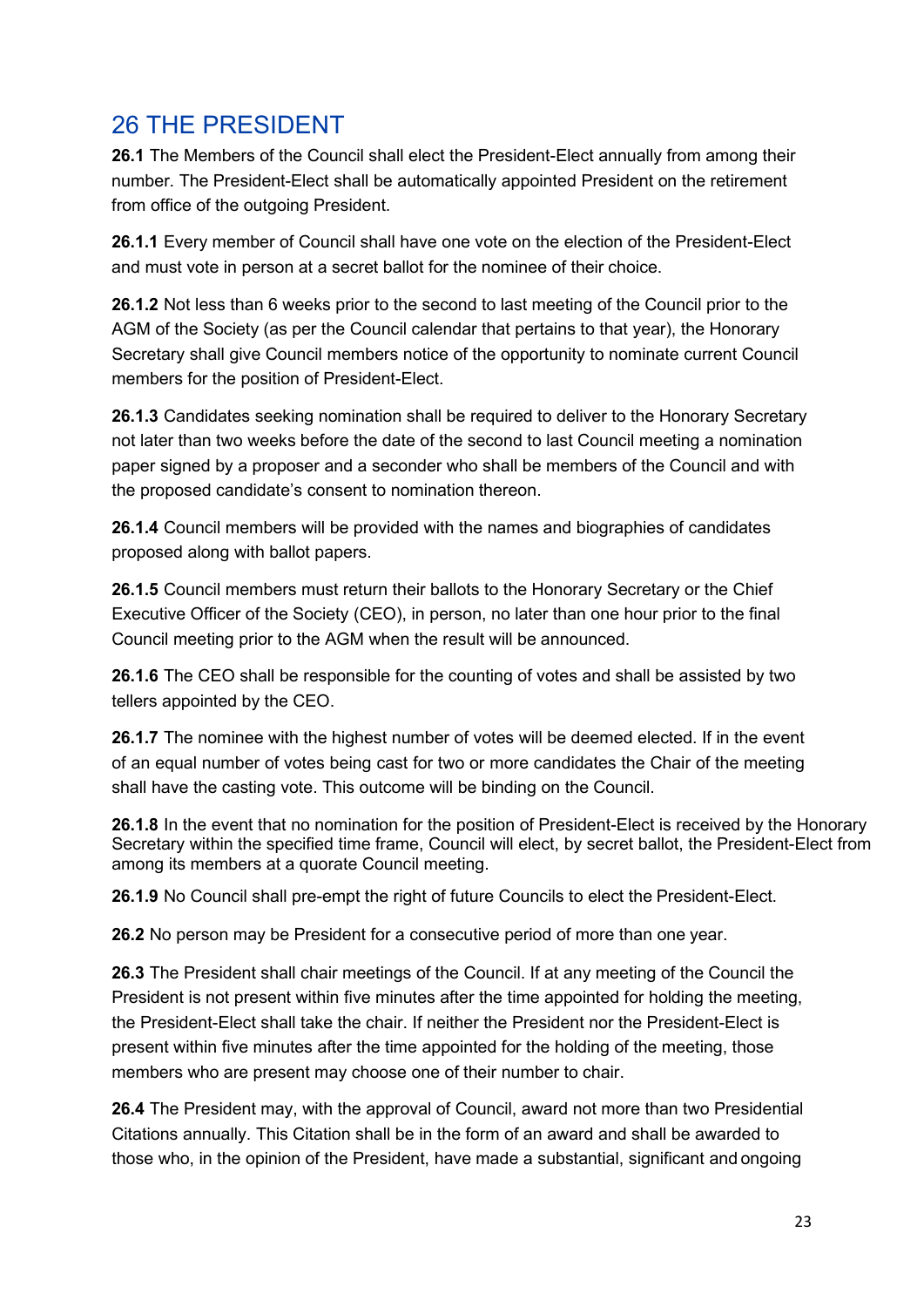contribution to the practice, application or understanding of psychology. Those entitled to this award shall be from amongst those not eligible for membership of the Society.

# <span id="page-23-0"></span>27 PROCEEDINGS OF THE COUNCIL

**27.1** The Members of the Council may meet together for the despatch of business, adjourn and otherwise regulate their meetings as they think fit. Questions arising at any meeting shall be decided by a majority of votes. Where there is an equality of votes, the Chair shall have a second or casting vote. A member of the Council may, and the Secretary on the requisition of a member of the Council shall, at any time summon a meeting of the Council. If the Council so resolves it shall not be necessary to give notice of a meeting of the Council to any member of the Council who, being resident in the State, is for the time being absent from the State.

**27.2** The quorum necessary for the transaction of the business of the Council may be fixed by the members of the Council, and unless so fixed shall be one-half of its members present in person and/or participating via electronic or video media, in the event of there being an even number of members of the Council. In the event of there being an uneven number of members of the Council, the said quorum shall be the immediate whole number above onehalf of the members of the Council.

**27.3** The continuing members of the Council may act notwithstanding any vacancy in their number but, if and so long as their number is reduced below the number fixed by or pursuant to the Article of the Association as the necessary quorum of the Council, the continuing members or member of the Council may act for the purpose of increasing the number of the members of the Council to that number or of summoning a General Meeting of the Society but for no other purpose.

**27.4** Council may delegate any of its powers to committees consisting of Members of the Society or to other persons as Council deems fit; any committee so formed or person shall, in the exercise of the powers so delegated, conform to any regulations that may be imposed on it or him/her by the Council. The Council may at any time withdraw such powers, and/or dissolve such committees, as it sees fit.

**27.5** A committee may elect a Chair of its meetings; if no such Chair is elected, or if at any meeting the Chair is not present within five minutes after the time appointed for holding the same, the members present may choose one of their members to be Chair of the meeting.

**27.6** A committee may meet and adjourn as it thinks proper. Questions arising at any meeting shall be determined by a majority of votes of the members present and when there is an equality of votes the Chair shall have a second or casting vote.

**27.7** Decisions of such committees or persons may be appealed to Council. Such appeals must be made in writing within three months of such decisions.

**27.8** A member will normally not concurrently act as Chair of more than one such committee of Council; however, Council may appoint employees of the Society to act as Chair of more than one committee concurrently.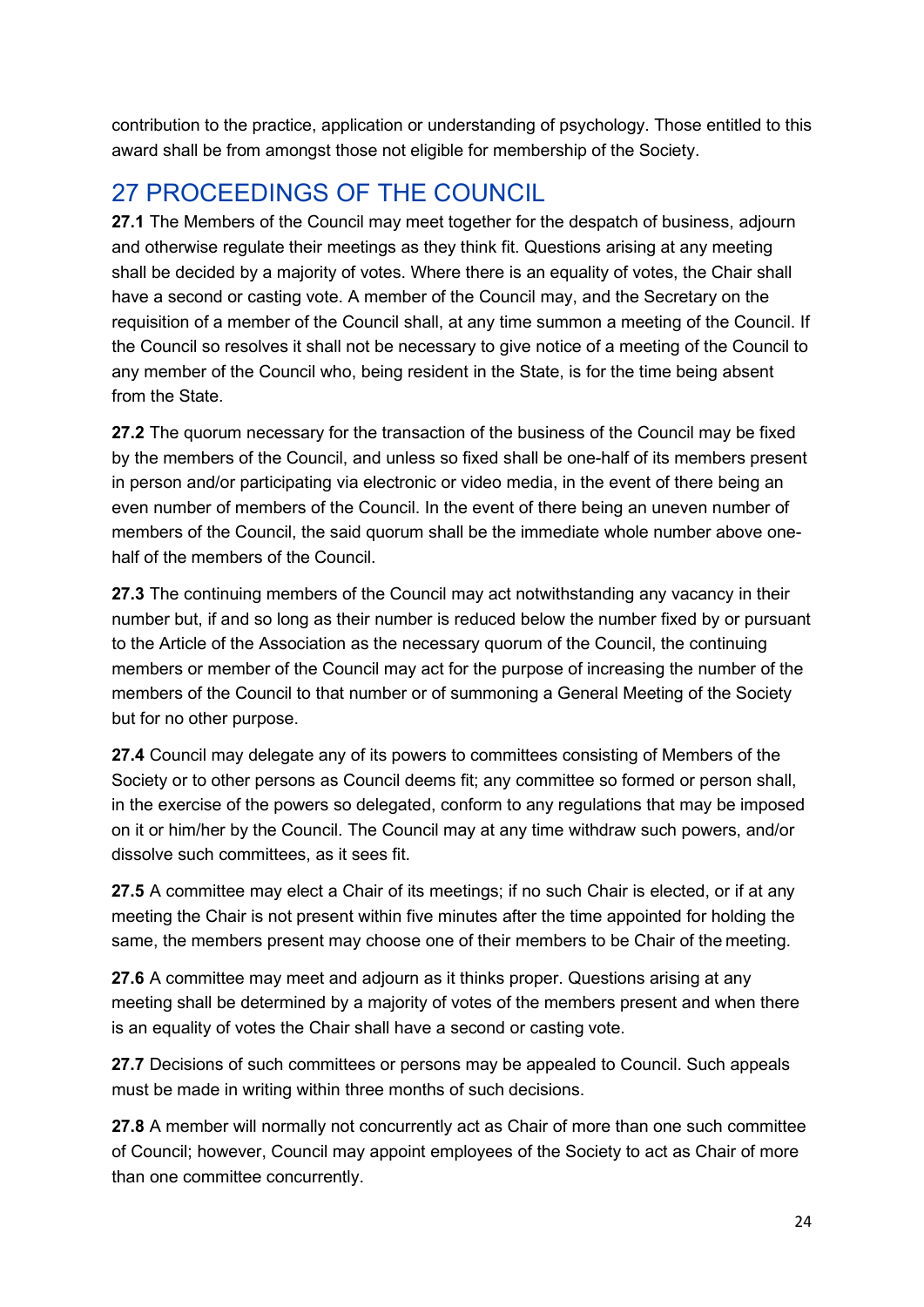**27.9** All acts done by any meeting of the Council or of a committee of the Council or by any person acting as a member of the Council shall, notwithstanding that it is afterwards discovered that there was a defect in the appointment of any such member of the Council or person acting as aforesaid, or that they or any of them were disqualified, be as valid as if every such person had been duly appointed and was qualified to be a member of the Council.

**27.10** A resolution in writing, signed by all the members of the Council for the time being entitled to receive notice of a meeting of the Council shall be as valid as if it had been passed at a meeting of the Council duly convened and held.

# <span id="page-24-0"></span>28 HONORARY SECRETARY

**28.1** The members of the Council shall elect annually the Honorary Secretary from amongst its members upon such conditions as they may think fit. The Honorary Secretary on expiration of his/her term of office shall be eligible for re-election.

**28.2** The Honorary Secretary shall undertake the duties of Company Secretary for the purposes of compliance with the requirements of the Companies Acts.

**28.3** A provision of the Act, or of these Articles, requiring or authorising an action by or to a member of the Council and the Company Secretary, shall not be satisfied by its being done by or to the same person acting both as a member of the Council and as, or in the place of, the Company Secretary.

# <span id="page-24-1"></span>29 HONORARY TREASURER

**29.1** The members of the Council shall elect annually the Honorary Treasurer from amongst its members upon such conditions as they may think fit. The Honorary Treasurer on expiration of his/her term of office shall be eligible for re-election.

## <span id="page-24-2"></span>30 MEMBERSHIP SECRETARY

**30.1** The members of the Council shall elect annually the Membership Secretary from amongst its members upon such conditions as they may think fit. The Membership Secretary on expiration of his/her term of office shall be eligible for re-election.

## <span id="page-24-3"></span>31 THE SEAL

**31.1** The Seal shall be used only by the authority of the Council and every instrument to which the Seal shall be affixed shall be signed by a member of the Council and shall be countersigned by the Secretary or by a second member of the Council or by some other person appointed by the Council for the purpose.

**31.2** A Certificate that designates Chartership of a Member shall be validated by affixing of the Society's Seal.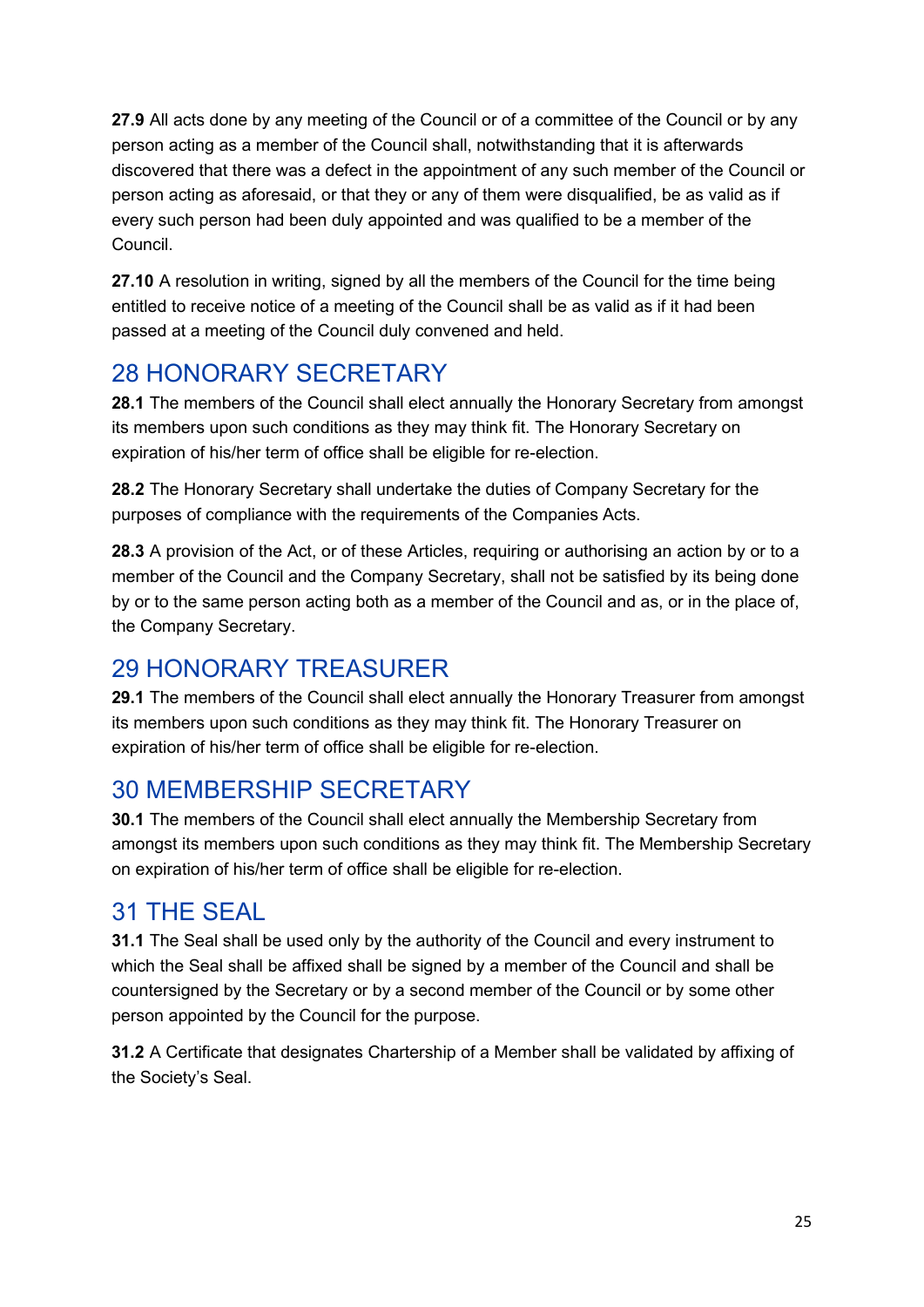# <span id="page-25-0"></span>32 ACCOUNTS

**32.1** The Council shall cause proper books of account to be kept relating to:

**32.1.1** All sums of money received and expended by the Society and the matters in respect of which the receipt and expenditure takes place;

**32.1.2** All sales and purchases of goods by the Society;

**32.1.3** The assets and liabilities of the Society.

**32.2** Proper books shall not be deemed to be kept if there are not kept such books of account as are necessary to give a true and fair view of the state of the Society's affairs and to explain its transactions.

**32.3** The books of account shall be kept at the Office or, subject to Chapter 2 of Part 6 of the Act, at such other place as the Council thinks fit, and shall at all reasonable times be open to the inspection of the members of the Council.

**32.4** The Council shall from time to time determine whether and to what extent and at what times and places and under what conditions or regulations the accounts and books of the Society or any of them shall be open to the inspection of members not being members of the Council, and no member (not being a member of the Council) shall have any right of inspecting any account or book or document of the Society except as conferred by statute or authorised by the Council or by the Society in general meeting.

**32.5** The Council shall from time to time in accordance with Sections 325 and 341 of the Act cause to be prepared and to be laid before the Annual General Meeting of the Society such income and expenditure accounts, balance sheets, group accounts and reports as are required by those sections to be prepared and laid before the Annual General Meeting of the Society.

**32.6** A copy of every balance sheet (including every document required by law to be annexed thereto) which is to be laid before the Annual General Meeting of the Society together with a copy of the Council's report and Auditor's report shall not less than 21 days before the date of the Annual General Meeting be sent to every person entitled under the provisions of the Act to receive them.

## <span id="page-25-1"></span>33 AUDIT

**33.1** Statutory auditors shall be appointed and their duties regulated in accordance with Chapter 18 of the Act.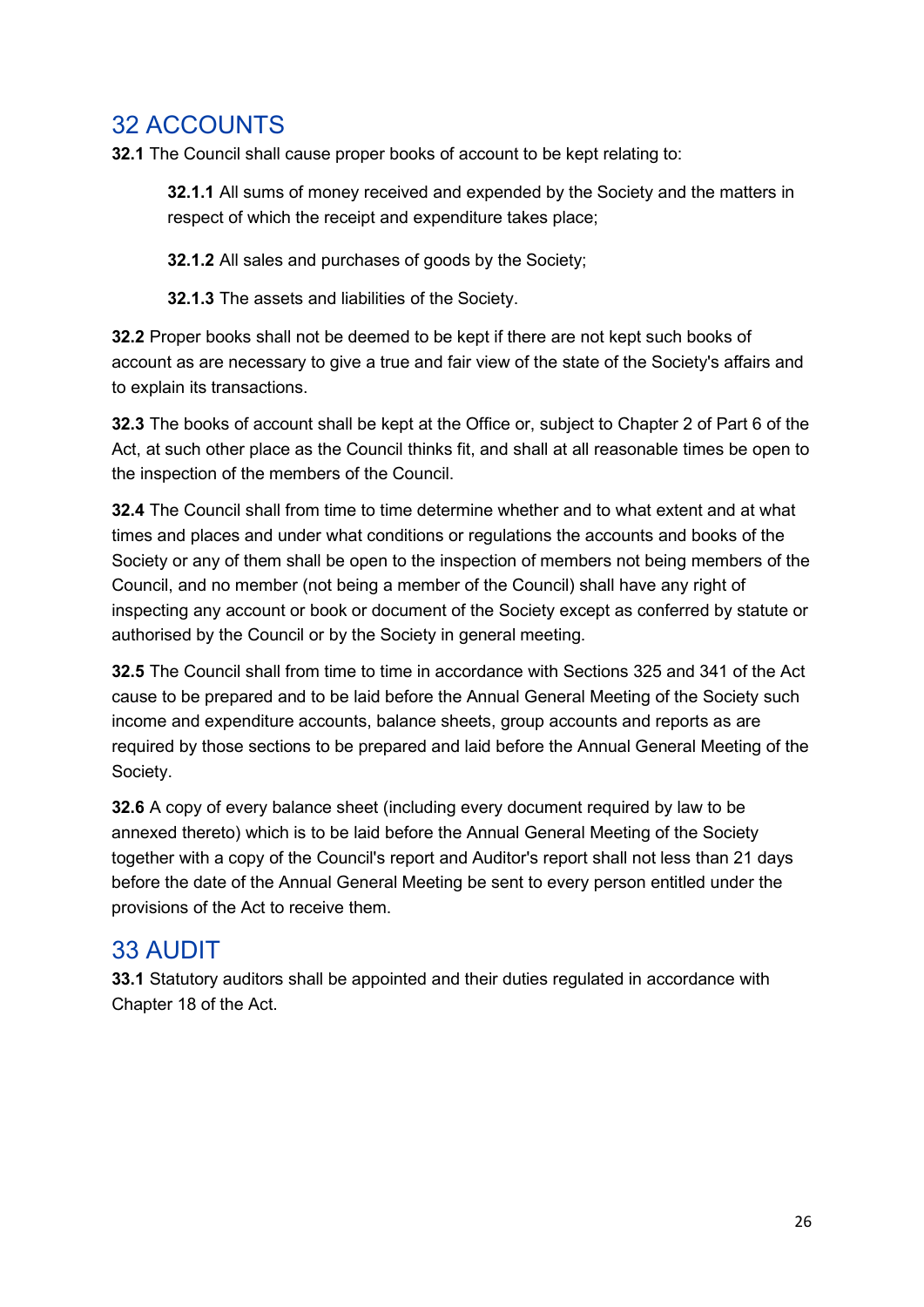## <span id="page-26-0"></span>34 NOTICES

**34.1** In any case in which a provision of the Act, or of this constitution, requires or authorises a notice to be served on or given to a Member by the Company, or an officer of it, the notice shall save where the means of serving or giving it specified in paragraph (iv) is used, be in writing and may be served on or given to the Member in one of the following ways:

- i. By delivering it to the Member;
- ii. By leaving it at the registered address of the Member;
- iii. By sending it by post in a prepaid letter to the registered address of the Member, or,
- iv. By electronic means, if the following conditions are satisfied:
	- **1.** The Member has consented in writing to the Company, or the officer of it, using electronic means to serve or give notices in relation to him or her;
	- **2.** At the time the electronic means are used to serve or give the notice in relation to the Member, no notice in writing has been received by the Company or the officer concerned from the Member stating he or she has withdrawn the consent referred to in paragraph (1), and
	- **3.** The particular means used to serve or give the notice electronically are those that the Member has consented to.

**34.2** Without prejudice to section 181(3) of the Act, any notice served or given in accordance with paragraph 34.1 of this Article shall be deemed, in the absence of any agreement to the contrary between the Company (or, as the case may be, the officer of it) and the Member, to have been served or given:

- i. In the case of its being delivered, at the time of delivery (or, if delivery is refused, when tendered);
- ii. In the case of its being left, at the time that it is left;
- iii. In the case of its being posted (to an address in the State) on any day other than a Friday, Saturday or Sunday, 24 hours after despatch and in the case of its being posted (to such an address):
	- **1.** On a Friday 72 hours after despatch; or
	- **2.** On a Saturday or Sunday 48 hours after despatch;
	- **3.** In the case of electronic means being used in relation to it, 12 hours after despatch.

**34.3** In this Article, 'registered address', in relation to a Member, means the address of the Member as entered in the register of Members.

#### <span id="page-26-1"></span>35 INDEMNITY

**35.1** Every member of the Council, Auditor, members acting as officers and employed officers of the Society shall be entitled to be indemnified out of the assets of the Society against all losses or liabilities which he/she may sustain or incur in or about the execution of the duties of his/her office or otherwise in relation thereto, including any liability incurred by him/her in defending any proceedings, whether civil or criminal, in which judgement is given in his/her favour or in which he/she is acquitted or in connection with any application under Sections 233 or 234 of the Act in which relief is granted to him/her by the Court, and no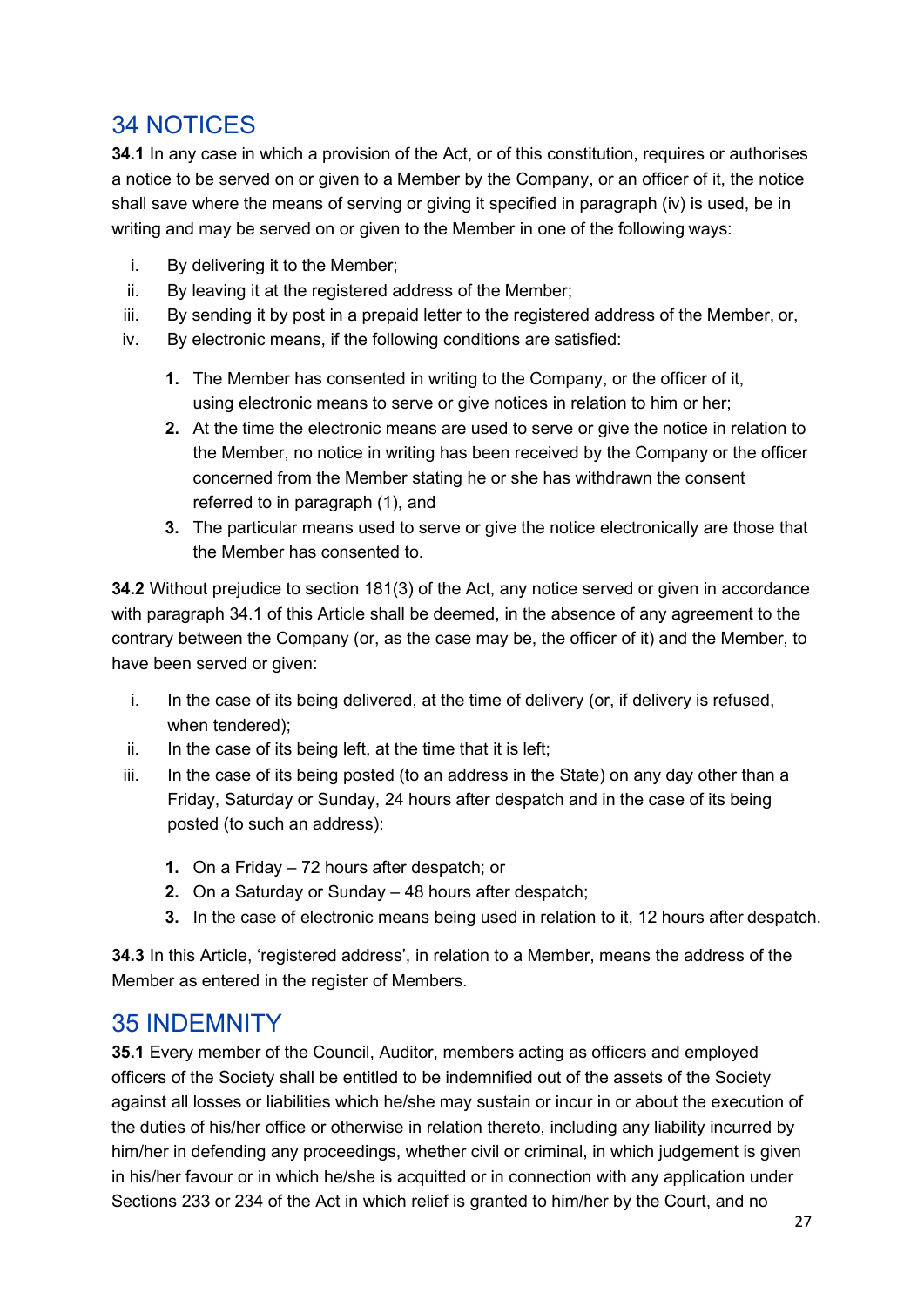member of the Council or other officer shall be liable for any loss, damage or misfortune which may happen to or be incurred by the Society in the execution of the duties of his/her office or in relation thereto. But this Article shall only have effect in so far as its provisions are not voided by Section 235 of the Act.

## <span id="page-27-0"></span>36 WINDING UP

**36.1** The provisions of Clauses 39 and 41 of the Memorandum of Association relating to the winding up or dissolution of the Association shall have effect and be observed as if the same were repeated in full in these Articles.

## <span id="page-27-1"></span>37 MEMBERSHIP OF DIVISIONS

**37.1** Membership of a Division of the Society shall be open to such members of the Society as meet the requirements for Membership of that Division.

**37.2** Members and Subscribers may become Affiliates of a Division if they meet the requirements for Affiliateship of that Division.

**37.3** The establishment of Divisions and the granting of Division Membership shall be subject to the rules relating to Divisions set out hereunder.

## <span id="page-27-2"></span>38 RULES FOR THE ESTABLISHMENT OF DIVISIONS WITHIN THE SOCIETY

**38.1** The proposal to form a new Division may come from members of the Society or from the Council. All of the following conditions must be satisfied in order to establish a Division:

**38.1.1 Members' initiative:** A proposal from members to form a new Division must be made by at least fifteen members themselves working in the professional field concerned and shall be made by them in writing to the Council, giving reasons for the proposal and stating the aims and purposes intended for the Division proposed and the Draft Rules of the Division including the qualifications to be required of members and affiliates of the Division. These Draft Rules must be approved by Council.

**38.1.2 Council's initiative:** If Council decides that a reasonable number of members in a particular professional field desire a new Division, or if Council decides that such a Division would serve the aims and purposes of the Society, it may draw up a statement of aims and Draft Rules including the qualifications to be required of members and affiliates of the proposed Division.

**38.1.3** Notice of the proposal that a new Division be formed, together with a statement of the aims and Draft Rules of the Division including the qualifications to be required of members and affiliates of the proposed Division shall be given to all members of the Society, and members who believe themselves to be qualified and wish to become members of the Division, if formed, shall thereby be invited to notify the Council within three months of the date of the notice, stating the grounds upon which they believe themselves to be eligible for membership. Council shall confirm eligibility or otherwise of applicants as appropriate.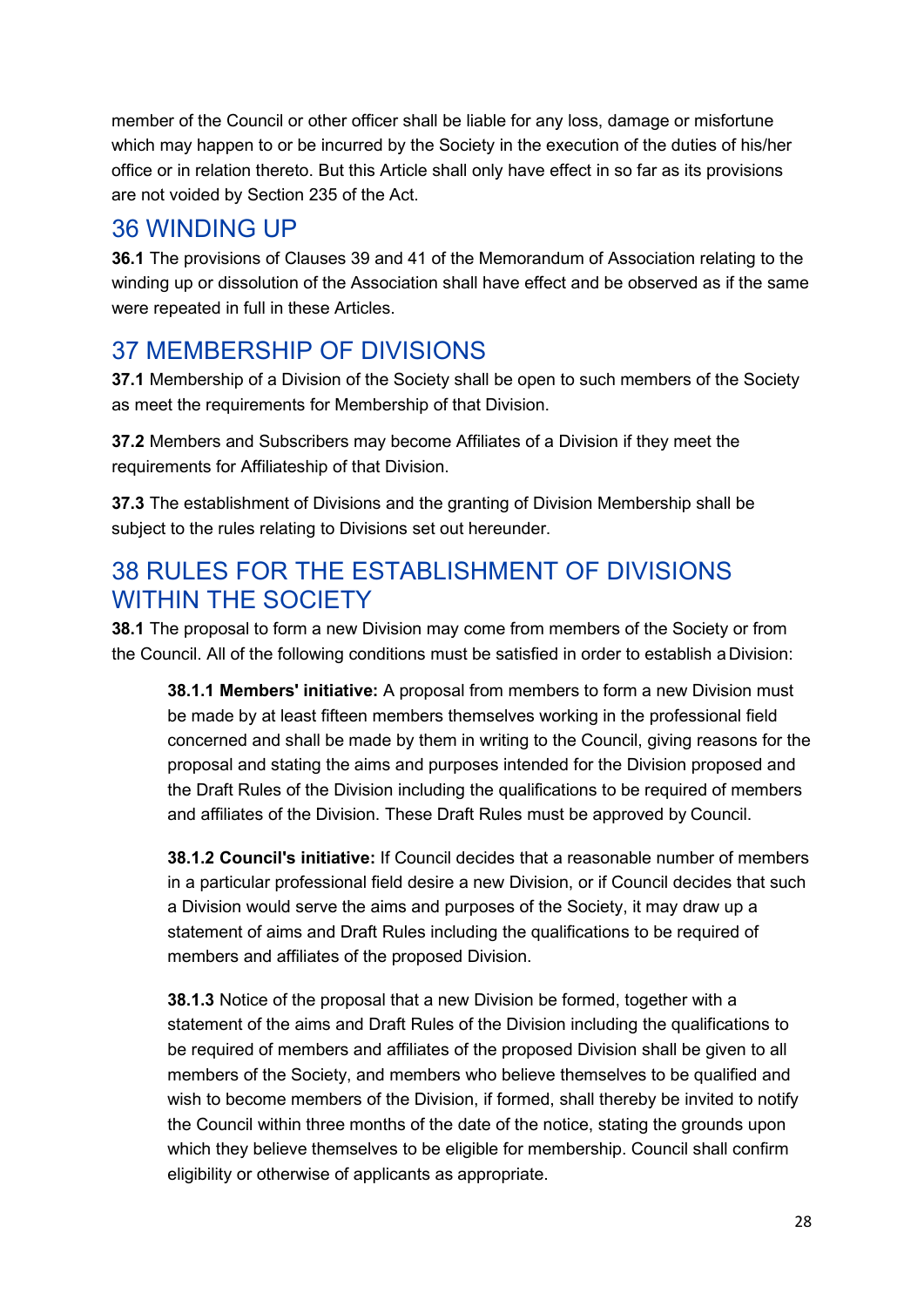**38.1.4** If the Council shall find that twenty or more members desire and are qualified to become members of the Division, the proposal that the new Division be formed shall be put to the vote at a General Meeting of the Society.

**38.2** The founding meeting of a Division, formation of which has been approved by the Society in General Meeting shall be convened by the President and chaired by him/her or his/her appointee. Four weeks' notice of the meeting shall be given to those Members of the Society who have applied and have been found to be eligible by the Council. The Officers and Committee Members of the Division shall be nominated, elected and appointed by this first meeting. The proceedings of this first meeting shall be recorded by the Honorary Secretary of the Society. The first meeting shall also decide the rate of subscription payable in respect of membership of the Division and this shall take effect when approved by the Council.

**38.3** The Division Committee shall within six calendar months of the founding meeting call a General Meeting of the Division to adopt or amend the Draft Rules of the Division. Amendments shall be drawn up in consultation with the members of the Division and shall be subject to ratification by the Council of the Society.

**38.4** After the founding meeting of a new Division, any member considering himself or herself qualified and wishing to become a member of the Division shall apply to the Secretary of the Division stating his/her qualifications. If the Division Committee shall approve the application they shall elect the applicant and it shall be the duty of the Division Secretary to inform the Honorary Secretary of the Society of the names of the candidates so elected.

**38.5** In every case where a Division Committee does not elect an applicant it shall be the duty of the Division Secretary to inform the applicant of his/her right to appeal to the Council against this decision within three months. Should an applicant elect to exercise this right of appeal, it shall be the duty of the Division Secretary to refer the matter to the Council and the decision of the Council shall be final.

**38.6** If the membership of a Division shall fall below fifteen or if at any time it is desired to abolish any Division or Divisions, to sub-divide any Division or Divisions, or to amalgamate two or more Divisions, a meeting of the Division or Divisions concerned shall be called by the Council for the purpose of considering a resolution to abolish or sub-divide or to amalgamate the Division or Divisions as the case may be. Resolutions passed at any such meeting shall be subject to ratification by a General Meeting of the Society.

**38.7** Subscriptions relating to the Division are payable to the Division. The Division shall be responsible for providing the Council with annual estimates for approval and for keeping a proper account of expenditure and shall furnish such accounts as the Council may require.

**38.8** All Rules of Divisions shall be subject to the Memorandum and Articles of Association of the Society and in the case of any difference or dispute the latter shall prevail.

**38.9** To have effect, alterations or additions to the Rules of a Division shall have been approved at a General Meeting of the Division properly convened and held and shall have been subsequently approved by Council. In the case of a dispute between the Division and